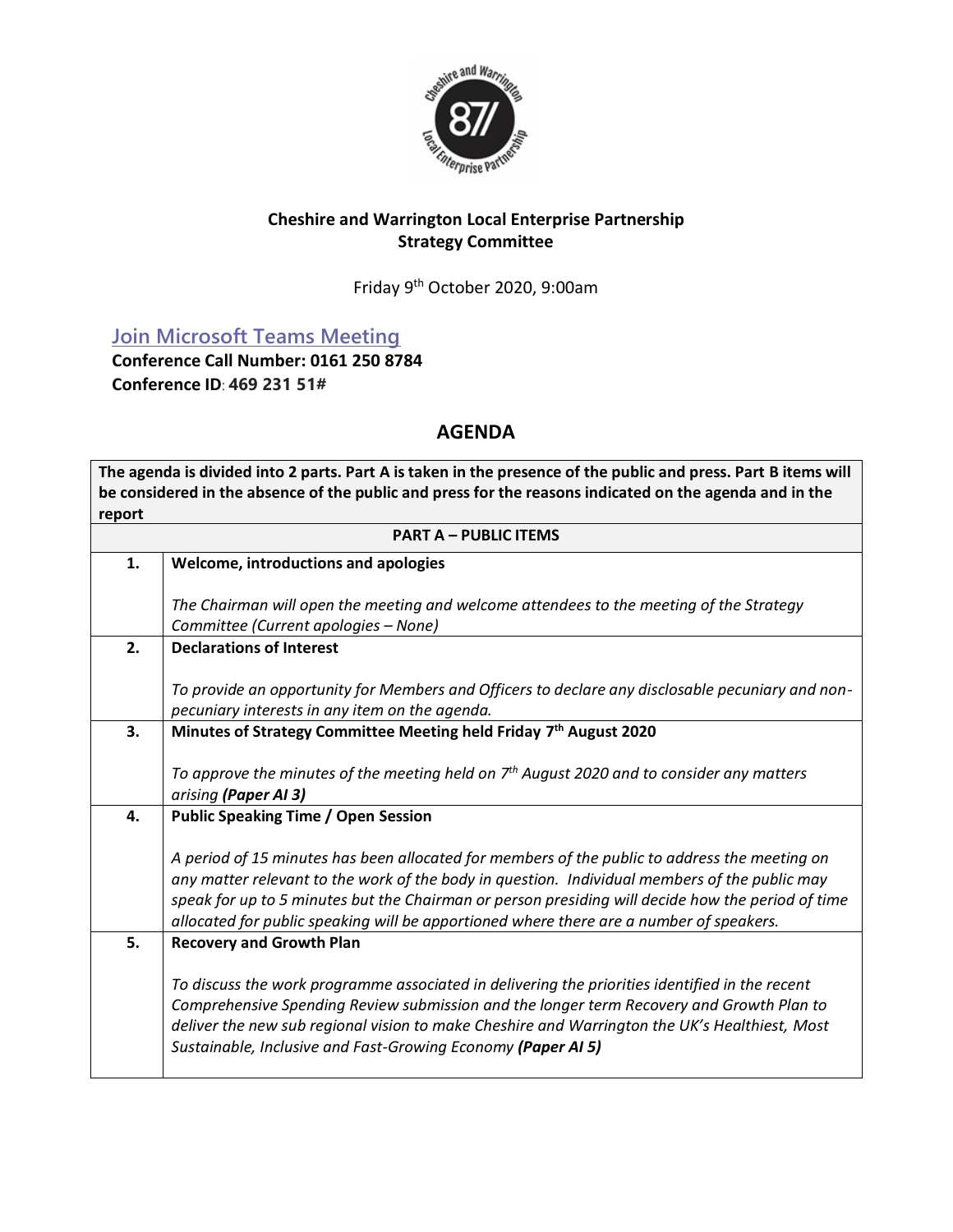

| 6. | <b>Strategy Work Programme</b>                                                                                                           |
|----|------------------------------------------------------------------------------------------------------------------------------------------|
|    | To note the written update on the Strategy Work programme including the updated Delivery Plan<br>(Paper AI 6 and 6a)                     |
|    | <b>PART B - NON-PUBLIC ITEMS</b>                                                                                                         |
| 7. | Part B – non-Public Items                                                                                                                |
|    | There are no items to consider under Part B of the Agenda                                                                                |
| 8. | <b>Any Other Business</b>                                                                                                                |
|    | To consider any items of other appropriate business including relevant Government<br>Announcements                                       |
| 9. | Date, Time, Venue of next meeting                                                                                                        |
|    | Friday 4 <sup>th</sup> December 2020, 9:00am, Room 1.4 Wyvern House, Winsford (subject to current<br>meeting restrictions being lifted). |

## **Meeting Schedule for 2021 (all at 9:00am – 11:00am)**

- Friday 12<sup>th</sup> February 2020
- Friday 9<sup>th</sup> April 2020
- Friday  $11<sup>th</sup>$  June 2020
- Friday 13<sup>th</sup> August 2020 (if required)
- Friday 8<sup>th</sup> October 2020
- Friday  $10^{th}$  December 2020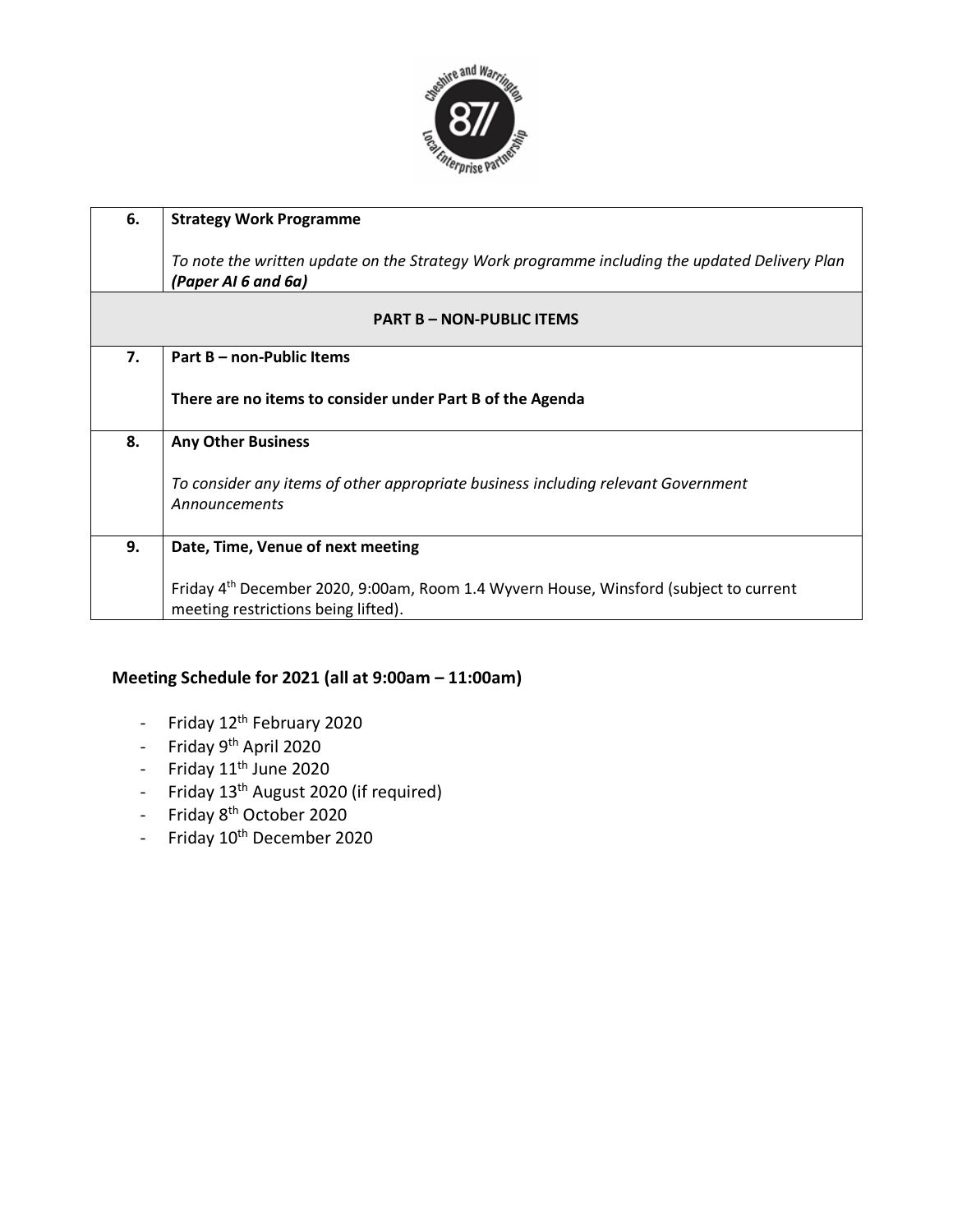

## **LEP Strategy Committee MINUTES (DRAFT)**

Meeting Held: Friday 7<sup>th</sup> August 2020 Via Microsoft Teams

## **Present:**

Robert Mee (Chair) Micola Dunbar Robert Davis Graeme Bristow **Graeme Bristow** John Downes **Catherine Walker** Andy Hulme

## **Apologies:**

Philip Cox **Peter Skates** Peter Skates Steve Park Charlie Seward

## **Attending:**

Rob Mason (ION Developments)\* Steve Parry (ION Developments)\* Brad Pomfret (Cheshire Football Centre Ltd)\* Steve Merridew (BDP Architects)\* \*To AI 3a only

Jim Rouquette (Natural Capital Solutions)\*\* Teresa Fenn (RPA)\*\* Joe Morris (Morris Resource Economics)\*\* \*\* To Item 3b only

### **Agenda Item 1: Welcome, Introductions & Apologies**

The Chair welcomed members to the meeting.

Apologies were received from Philip Cox, Charlie Seward (represented by Catherine Walker), Peter Skates, and Steve Park.

### **Agenda Item 2: Declarations of Interest**

There were no Declarations of Interest.

### **Agenda Item 3a: Presentation – Centre of Excellence for Football, Winsford**

The Chair welcomed Rob Mason and Steve Parry of Ion Developments, plus Brad Pomfret of Cheshire Football Centre Ltd and Steve Merridew of BDP to the meeting.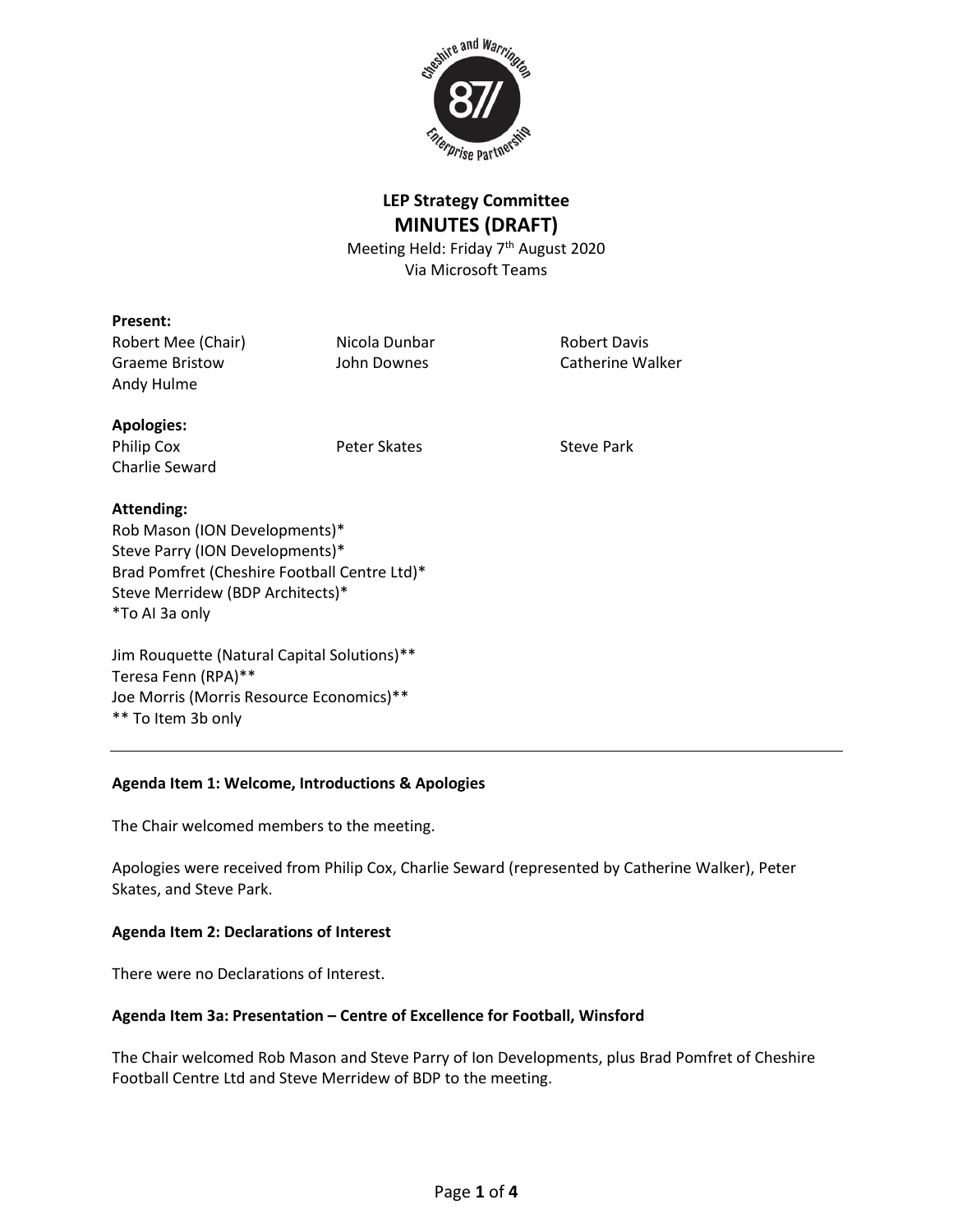Rob and Steve gave a short presentation setting out the proposals to develop a nationally significant Football Centre of Excellence at the Knights Grange complex in Winsford. The project, which aims to start on site in 2021, would provide a home for Women's Elite Football, offer training facilities for visiting international and Premiership football teams and offer an extensive community sports hub. The development proposals also include the provision of a 4-star hotel and conference centre.

Sustainability (the project is aiming to be net-zero in operation) and the provision of employment and training opportunities for local people are core principles of the development.

Proposals for the scheme are well developed, with a planning application programmed for submission by the end of 2020. Presently there remains a funding gap but the team remain confident that the overall proposition will be sufficiently attractive when taken to potential funding partners, that this will be overcome.

The Committee expressed its thanks to the team for the presentation (copy of slides attached with the minutes), and members were very supportive of the objectives and outcomes that the project could help deliver. There was agreement that the project aligns well with the LEP strategic objectives on Quality of Place and also improved health and well-being. It was a suggested that a further conversation be arranged with the LEP to explore further how the LEP might be able to support the project.

## *ACTION: LEP to arrange a further conversation with ION and Cheshire West and Chester to discuss the project.*

### **Agenda Item 3b Presentation – Natural Capital Audit and Investment Plan**

The Chair welcomed Jim Rouquette (Natural Capital Solutions), Teresa Fenn (Risk and Policy Analysts) and Jim Morris (Morris Resource Economics ) to the meeting.

Jim and Teresa gave a short presentation on the first phase of work that has been undertaken to develop a Natural Capital Audit and Investment Plan for the sub-region (slides attached to the minutes for information). Developing a Natural Capital 'baseline' is an important step in understanding the economic value of the natural environment and so informing policy on how to invest to improve the environment to support activities like flood alleviation, carbon sequestration and improved air quality.

Work to date has mapped the land use habitats in Cheshire and Warrington down to a very fine detail. This shows that the majority habitat in the area is 'improved and amenity grassland'. Less than 5% of the sub-region is classed as 'built up'.

Knowing the land use and habitat typology allows the consultants to calculate a baseline value for the ecosystem service.

A review has also been carried out to understand the current policy landscape nationally and locally to establish how this supports (or runs against) ambitions to improve the environment. The work has been summarised in an interim report.

### *ACTION: Andy Hulme to circulate the interim report to Strategy Committee members, for information*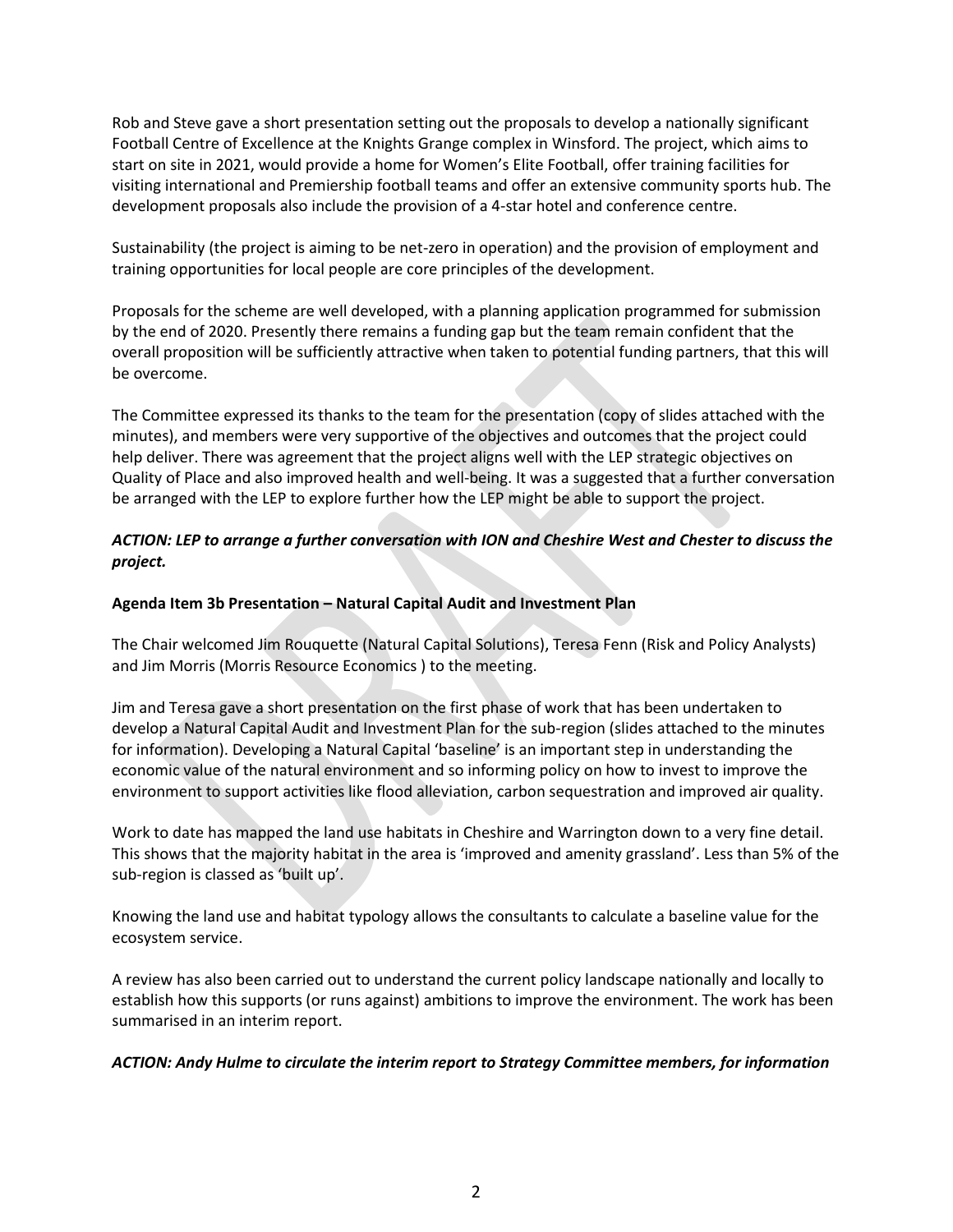The next phase of work involves development of the investment plan and identification of priority areas for improvement. This will be tested at a stakeholder workshop in September.

The Committee welcomed the content of the presentation. Robert Davis highlighted the importance of linking this work in with that of the proposed Sustainability Commission and suggested that it would be beneficial for one of the team to possibly join the Commission.

Graeme Bristow queried whether there were examples of areas that have developed and utilised this sort of information in a really good way. It was indicated that many areas are still to undertake this kind of assessment and that there was an opportunity for Cheshire and Warrington to be an exemplar nationally.

#### **Agenda Item 4: Minutes of Previous Meeting and Matters Arising**

The Committee approved the Minutes of the meeting held on Friday 12<sup>th</sup> June 2020. All actions were completed. There were no matters arising.

#### **Agenda Item 5: Public Speaking Time**

No members of the meeting were present at the meeting.

### **Agenda Item 6: Covid-19 Restart and Recovery Activity**

The contents of the report were noted.

Andy Hulme highlighted the proposed approach to the development of the plan for recovery and growth and the key messages that the plan would convey. Feedback was sought on the proposed structure of the plan, noting that it had been flagged that specific reference is needed to the economy in rural areas.

The plan will link to the opportunities and priorities identified during preparation of the Local Industrial Strategy for the sub-region and will also highlight how recovery activity could align to and support the national priorities set out in the Comprehensive Spending Review. It will also identify some more specific short-term activity and investments that could accelerate recovery and create jobs. It was noted that the sub-regional investment pipeline is being reviewed to support this work.

Current programme for the plan would see a draft developed by the end of August in order to support a series of virtual stakeholder roundtables arranged for early September, with a revised version then available to coincide with the LEP AGM at the end of September.

#### **Agenda Item 7: Strategy Update**

The contents of the report were noted.

Andy Hulme updated on the status of the Strategy work programme and Delivery Plan. No activities are currently flagged as red (high risk) and progress overall remans good.

It was confirmed that the output report from the Stage 1 Industrial Decarbonisation Roadmap project was nearing completion and would be circulated once available. The Stage 2 bid has been submitted,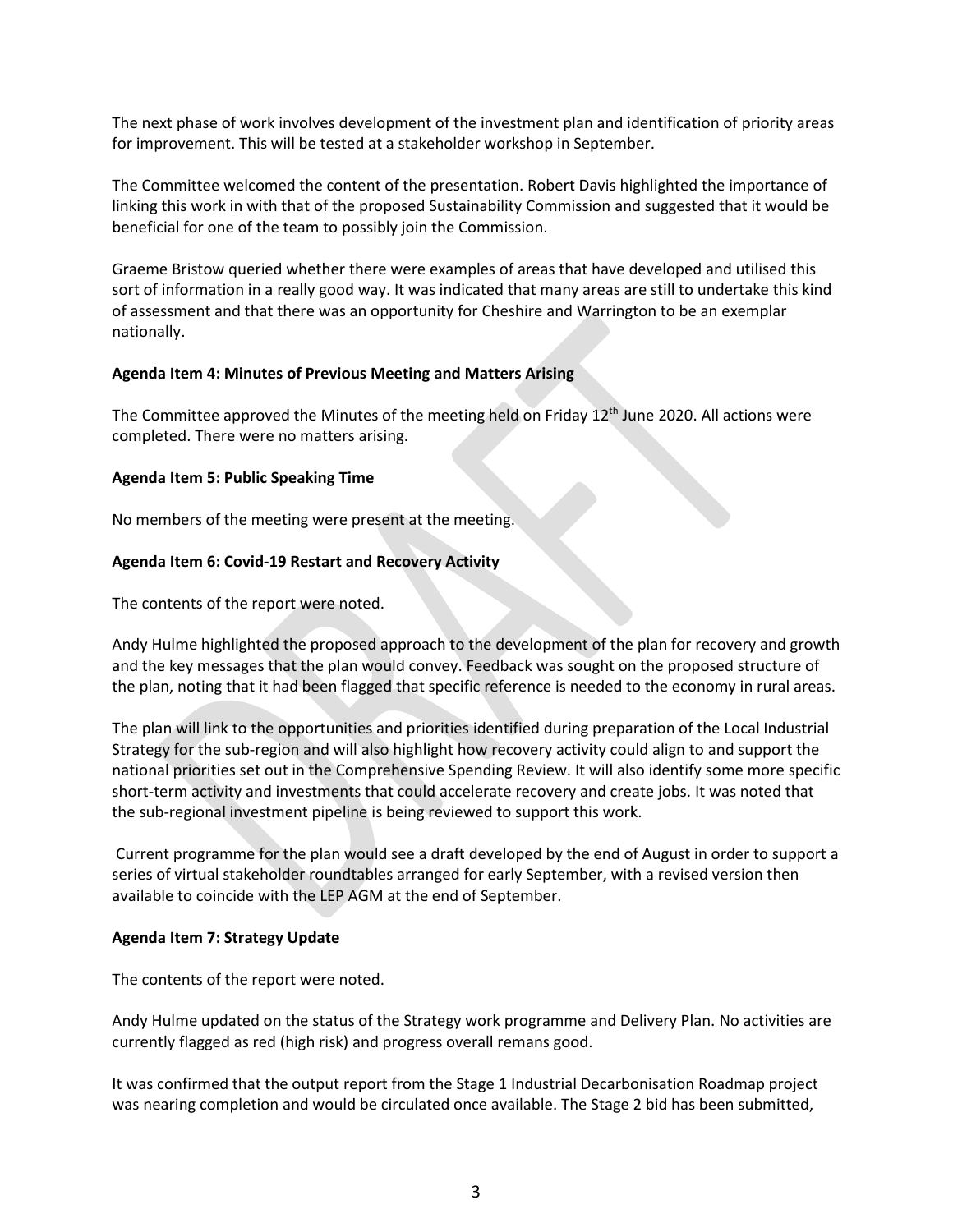boosted by the addition of a number of key industrial partners including Scottish Power Energy Networks and Engie.

The Interim report from the Digital Infrastructure Plan was noted. Graeme Bristow asked that consideration be given to wider digital system requirements beyond just the fibre and mobile data provision.

### *ACTION: Industrial Decarbonisation Roadmap Stage 1 report to be circulated.*

## **Part B Agenda Items (Non-Public Items)**

## **Agenda Item 8 – Non-Public Items.**

There were no items for discussion under this agenda item.

## **Agenda Item 9 – any Other Business**

The government has announced plans for major reforms to the planning process. John Downes suggested that a summary paper prepared by Andy Farrall be shared with the members of the Strategy Committee.

The details of the Comprehensive Spending Review priorities were announced at the end of July. These include a focus on research and innovation and investing to support recovery after Covid-19. Responses to the CSR proposals need to be submitted by 24<sup>th</sup> September.

Two projects in the sub-region have received confirmation of government funding. A joint Strength in Places Fund bid led by Liverpool School of Tropical Medicine (LSTM) and the Anti-Microbial Research Centre at Alderley Park has received £18.6m to support a five-year project to create eight specialist research platforms for infectious diseases therapeutics.

Secondly, Urenco has received over £10m to support development of its U-Battery Small Modular Reactor.

Government has launched its Research and Development Roadmap which sets out the UK's vision and ambition for science, research and innovation. [https://www.gov.uk/government/publications/uk](https://www.gov.uk/government/publications/uk-research-and-development-roadmap)[research-and-development-roadmap](https://www.gov.uk/government/publications/uk-research-and-development-roadmap)

### **Agenda Item 10 – Date and Time of Next Meeting**

Next meeting: Friday 8<sup>th</sup> October 2020, 9:00am, location TBC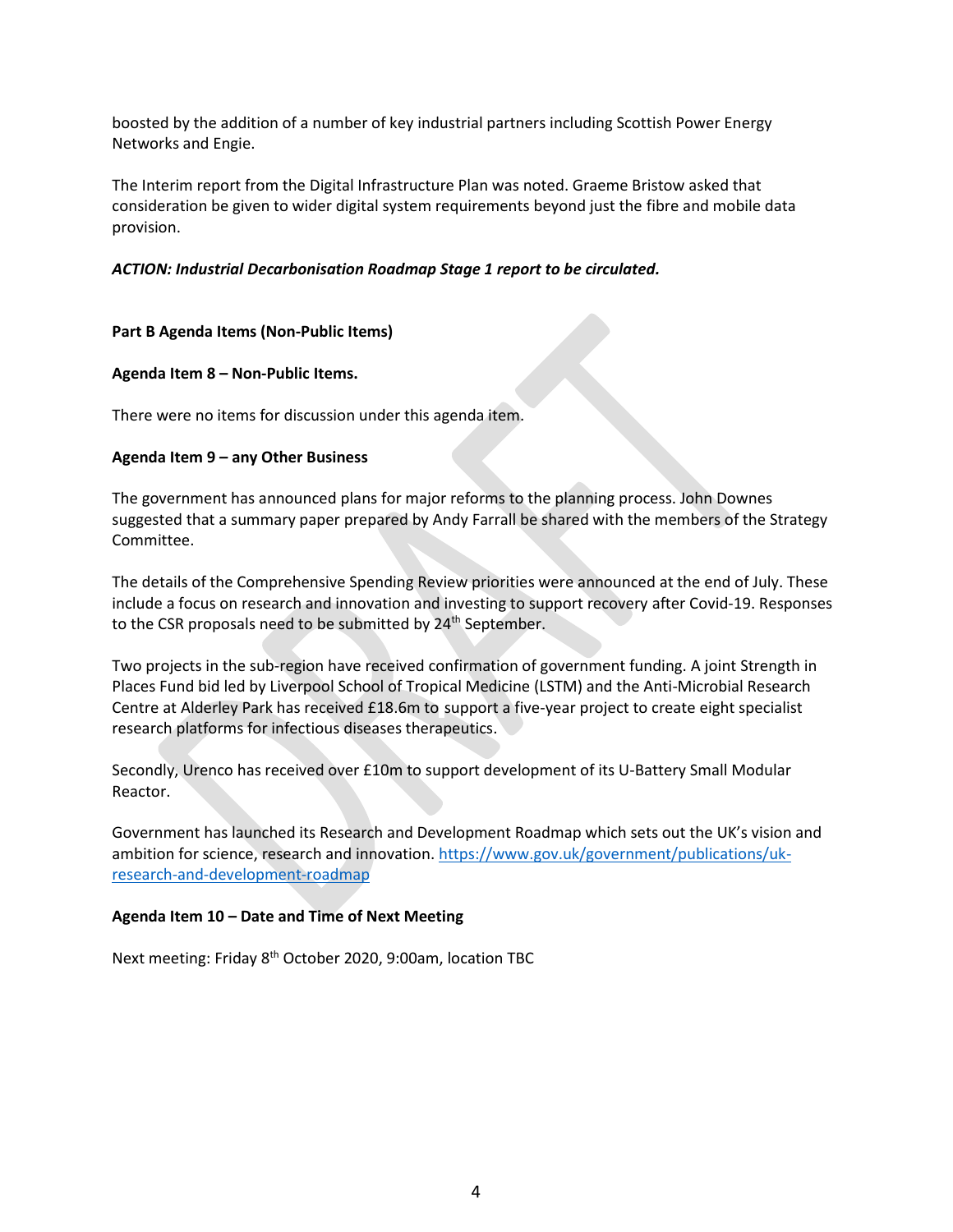

## **LEP STRATEGY COMMITTEE – AGENDA ITEM 5**

Subject: Recovery & Growth Plan Author: Andy Hulme Sponsor: Philip Cox Meeting date: Friday 9<sup>th</sup> October 2020

## **Purpose**

To seek feedback on and input to the delivery plan component of the draft recovery and growth plan.

## **Recommendations**

The Strategy Committee is asked to

- a) Note the content of the report
- b) Consider the consolidated draft delivery plan and discuss options for prioritising interventions for the medium – long term and the implications for the Strategy work programme.

### **Discussion**

- 1. Strategy Committee members will be familiar with the work the LEP is leading on to develop a clear plan for post-Covid Recover and Growth. The plan aims to build on the 'response and restart' activity undertaken since March and to deliver demonstrable progress over the next three years in regaining employment and economic growth lost as a result of the response to the pandemic.
- 2. The draft plan is still in development. A six month-plan for delivery was shared in August and a range of short – medium term activity through to 2023-24 identified as part of the process of developing our Comprehensive Spending Review submission in September. In addition, a review has been carried out to extract those elements of the draft Local Industrial Strategy that remain relevant as part of the medium – long term growth plan through to 2030. This information has been collated into a single consolidated delivery plan which is attached as **Appendix A**.
- 3. Whilst priorities in the next sixth months are fairly clear, there is flexibility in how medium-long term activity is programmed and prioritised. Given the limited staffing and resource within the LEP a collaborative approach to delivery will be essential and **the Strategy Committee is asked to the draft plan, discussion options for prioritising interventions in the medium – long term and consider the implications for the Strategy work programme.**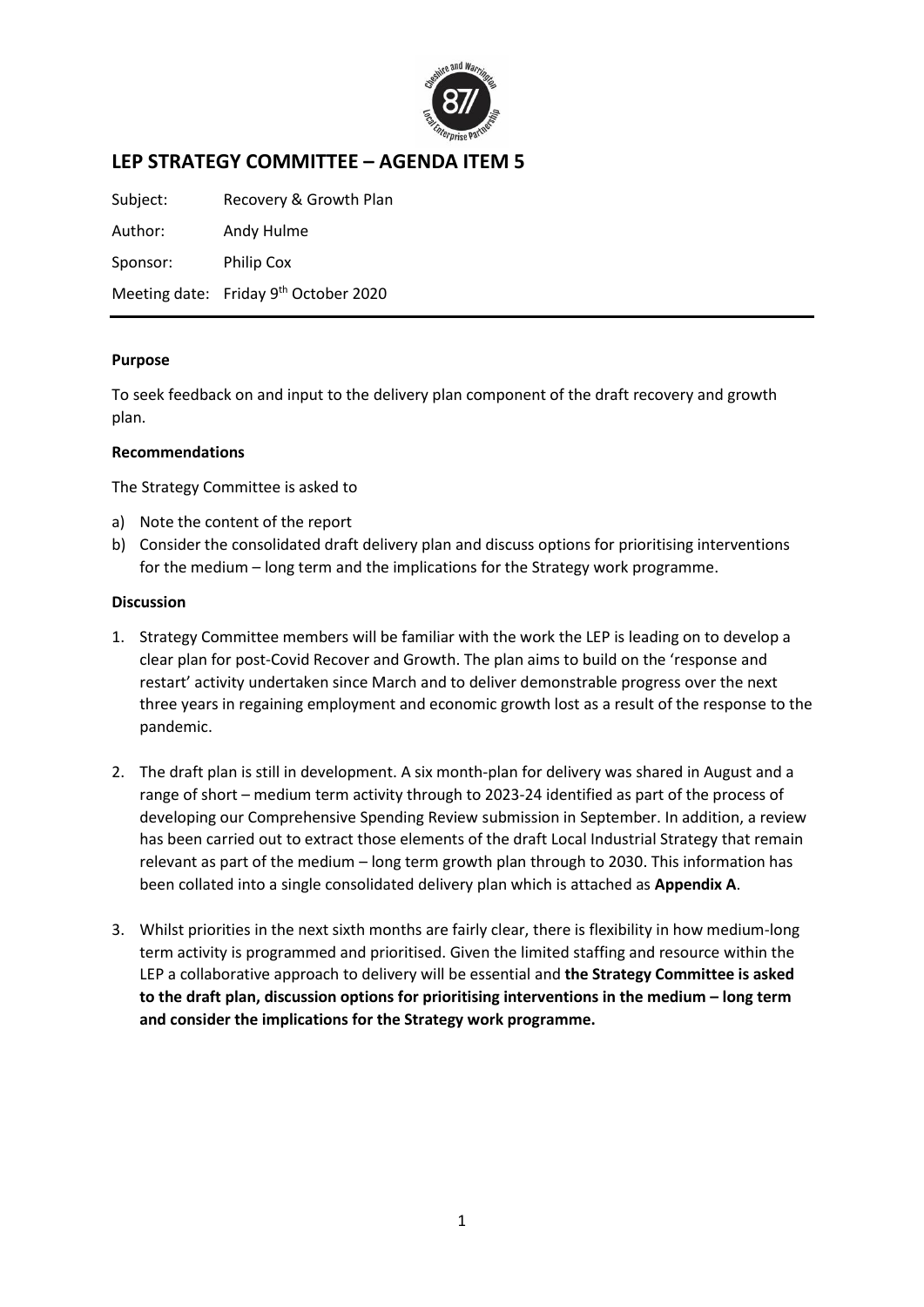|                                      | <b>CONSOLIDATED DELIVERY PLAN</b>                                                                                                                                                                                                                                                                                                                                                                                                                                                                                                                                                                                                        |                                  |                                                                                                                                                                                                                                                                                                                                                                                                                                                          |                                                 |                         |              |                                                        |                          |
|--------------------------------------|------------------------------------------------------------------------------------------------------------------------------------------------------------------------------------------------------------------------------------------------------------------------------------------------------------------------------------------------------------------------------------------------------------------------------------------------------------------------------------------------------------------------------------------------------------------------------------------------------------------------------------------|----------------------------------|----------------------------------------------------------------------------------------------------------------------------------------------------------------------------------------------------------------------------------------------------------------------------------------------------------------------------------------------------------------------------------------------------------------------------------------------------------|-------------------------------------------------|-------------------------|--------------|--------------------------------------------------------|--------------------------|
| Updated<br>06/10/2020                | <b>Action</b>                                                                                                                                                                                                                                                                                                                                                                                                                                                                                                                                                                                                                            | <b>Owner / Lead Organisation</b> | Comment                                                                                                                                                                                                                                                                                                                                                                                                                                                  | <b>Delivery</b><br><b>Target</b><br>$(S/M/L)^*$ | Alignmen<br>t to Vision | <b>LIS</b>   | <b>Short</b><br><b>Term</b><br><b>Delivery</b><br>Plan | <b>CSR</b><br>Submission |
| <b>Business Recovery</b><br>& Growth | Promote LEP business grants via Growth Hub and Marketing Cheshire -<br>Develop process for allocating initial £500k of LEP support grants for<br>business; launch and promote the scheme                                                                                                                                                                                                                                                                                                                                                                                                                                                 |                                  | Initial programme oversubscribed. Further tranche of<br>funding secured with input from government and<br>being released and allocated in phases                                                                                                                                                                                                                                                                                                         | S                                               | I, S, G                 |              | ✓                                                      |                          |
| <b>Business Recovery</b><br>& Growth | Establish and launch framework and programme for sector recovery and<br>preparation plans - Developing details for working with businesses and<br>business representative organisations across our key sectors (including key<br>enabling sectors) to create high level of action to support recovery, growth<br>and also prepare for the UK's new trading arrangements post-Transition<br>period. Links to Peer-2-Peer support programme                                                                                                                                                                                                |                                  | Peer-2-Peer support being commissioned during<br>October. Could involve work with sector<br>representative organisations (e.g. Northern<br>Automotive Alliance, Chemicals North West, Make<br>UK, BioNow) and businesses in our key and<br>supporting sectors to develop practical plans for how<br>they will continue to recover post-Covid-19, growth<br>and also prepare for the new trading relationships<br>with the world post-31st December 2020. | S                                               | S, I, G                 |              | ✓                                                      |                          |
| & Growth                             | Business Recovery Support and input to LEP Network EZ Extension proposals                                                                                                                                                                                                                                                                                                                                                                                                                                                                                                                                                                |                                  |                                                                                                                                                                                                                                                                                                                                                                                                                                                          | S.                                              | G                       |              | ✓                                                      | ✓                        |
| & Growth                             | Business Recovery Developing plan for engaging and supporting business to prepare for the<br>end of the EU Exit Transition period on 31st December 2020.                                                                                                                                                                                                                                                                                                                                                                                                                                                                                 |                                  |                                                                                                                                                                                                                                                                                                                                                                                                                                                          | S.                                              | G                       |              | ✓                                                      |                          |
| <b>Business Recovery</b><br>& Growth | Finalise Freeports proposition (joint with LCR / GM) - Discussions initially<br>to identify appetite for joint proposal anchored around the Port of<br>Liverpool but incorporating a number of manufacturing-related sites in<br>C&W, principally along the Manchester Ship Canal.                                                                                                                                                                                                                                                                                                                                                       |                                  | Initial scoping conversations underway, also<br>engaging Lancashire LEP (Port of Heysham) and Peel<br>Ports                                                                                                                                                                                                                                                                                                                                              | S                                               | G                       |              | ✓                                                      |                          |
| <b>Business Recovery</b><br>& Growth | Develop an action plan for the Retail, Hospitalilty and Visitor Economy<br>Development of a new Destination Management Plan for Cheshire and<br>Warrington including responding to government calls for proposals on<br><b>Tourism Action Zones</b><br>Framework for support hospitality and tourism businesses throughout<br>the autumn and winter with destination campaigns integrated into<br>national activity delivered by Visitbritain<br>Collaboration with BIDs and town centres across Cheshire and<br>Warrington to further support high street reopening and high street place<br>development as part of Town Deal proposals |                                  |                                                                                                                                                                                                                                                                                                                                                                                                                                                          | S/M                                             | H, S, I, G              |              | ✓                                                      |                          |
| <b>Business Recovery</b><br>& Growth | Commissioning a local version of the Liverpool City Region pilot<br>programme to raise understanding of Industry 4.0 amongst SMEs, utilising<br>remaining ERDF funding                                                                                                                                                                                                                                                                                                                                                                                                                                                                   |                                  | ERDF-supported Cheshire and Warrington 4.0<br>programme awaiting final approvals from MHCLG                                                                                                                                                                                                                                                                                                                                                              | S/M                                             | G                       | $\checkmark$ |                                                        |                          |
| <b>Business Recovery</b><br>& Growth | Working more closely with the Chambers of Commerce and Department<br>for International Trade to help firms take advantage of global trade<br>opportunities                                                                                                                                                                                                                                                                                                                                                                                                                                                                               |                                  | Funding secured from DIT to develop a Cheshire and<br>Warrington Export Strategy. Work to be<br>commissioned for completion by March 2021.                                                                                                                                                                                                                                                                                                               | S/M                                             | G                       | $\checkmark$ | ✓                                                      |                          |
| <b>Business Recovery</b><br>& Growth | Agree proposals with DIT and GM for a Life Sciences HPO centred on<br>Alderley Park / GM Health Cluster                                                                                                                                                                                                                                                                                                                                                                                                                                                                                                                                  |                                  |                                                                                                                                                                                                                                                                                                                                                                                                                                                          | М                                               | H, G                    |              | ✓                                                      |                          |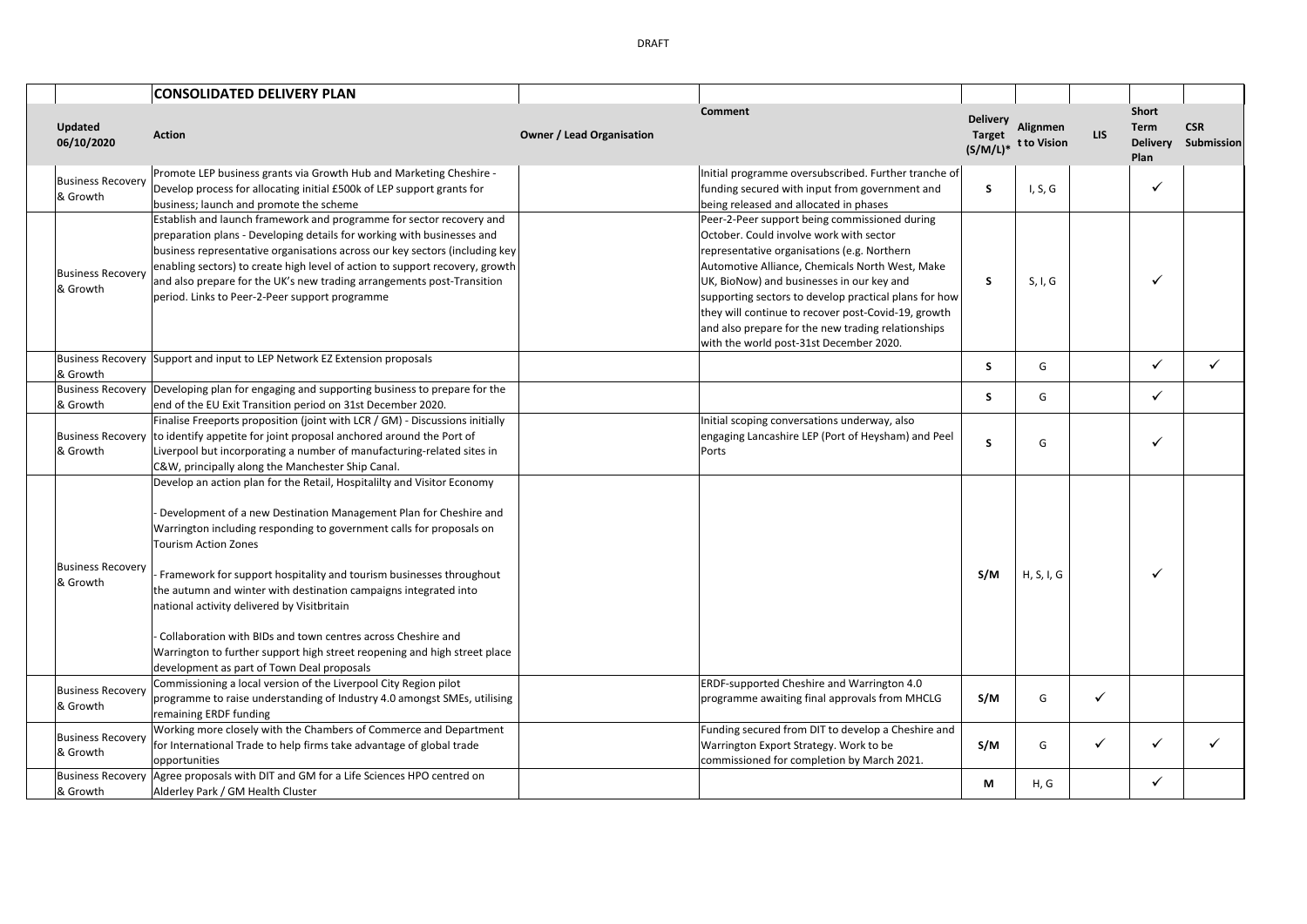**CONSOLIDATED DELIVERY PLAN Updated 06/10/2020 Action Owner / Lead Organisation Comment Delivery Target (S/M/L)\* t to Vision LIS Alignmen Short Term Delivery Submission Plan CSR**  Business Recovery companies & Growth Launch of an enhanced account management programme for high growth Enhanced account management programme for an identified cohort of higher growth businesses focussed on key sectors. Will include peer-2-peer support and link to the sector recovery and **M** S,G  $\checkmark$ Business Recovery & Growth Encouraging and supporting continuous improvement in performance though adoption of new technologies and processes, through programmes such as Made Smarter and Be the Business **M** G  $\checkmark$ Business Recovery & Growth Working with businesses in the Finance and Business Services sector to explore how it can reach its full potential, improving productivity to match levels of our best performing clusters and putting technology and skills at the heart of future growth **M** G  $\checkmark$ Business Recovery & Growth Supporting new businesses to start and grow, and increase the number of Supporting new businesses to start and grow, and increase the number of **and all and all and all and all and all and all and all and all and all and all and all and all and all and all and all and all and all and all and** Business Recovery & Growth Identifying ways of improving on current levels of micro-financing and equity funding in the area **M** G **M** G **M** G **M** G **M** G **M** G **M** G **M** G **M** G **M** G **M** G **M** G **M** G **M** G **M** G **M** G **M** G **M** G **M** G **M** G **M** G **M** G **M** G **M** G **M** G **M** G **M** G **M** G **M** G **M** G **M** G **M** G **M** Energy & Clean **Growth** Reinforce the area as a centre of excellence in design, engineering and consultancy services to the nuclear industry and work with partners, other LEP areas and government to boost the strength and depth of the nuclear supply chain in the UK, as set out in the Nuclear Sector Deal Commitment to work with the nuclear sector locally and regionally to take forward the supply chain programme contained in the Nuclear Sector Deal and also develop proposals for a Nuclear Technology Catalyst in Birchwood **S/M** S,G  $\checkmark$   $\checkmark$   $\checkmark$   $\checkmark$   $\checkmark$ Energy & Clean Growth Be at the forefront in decarbonising the north's economy, using its expertise in power, fuels and energy systems to develop a net zero carbon industrial cluster by 2040 and prepare the wider economy for the switch to new forms of low and zero carbon power generation, distribution and storage To be focus of the new Sustainable and Inclusive Growth Commission **M/L S** | ✔ | ✔ | ✔ Energy & Clean Growth Demonstrate local leadership in responding to the Clean Growth Grand Challenge and work with partners to develop a roadmap to achieving net zero greenhouse gas emissions no later than 2050 and minimise the negative impacts of climate change on residents and business To be focus of the new Sustainable and Inclusive Growth Commission **M/L** S, I <del>V</del> N Energy & Clean Growth Support the early adoption of new forms of low and zero carbon heat and power, such as hydrogen and small and micro modular reactors (SMRs) LEP is providing funding for the E-Port Smart Energy **Blueprint** Ongoing work with Liverpool City Region, NWEAB North West Hydrogen Alliance to champion the Hynet project to progress development of a hydrogen-economy  $M \mid S \mid \checkmark \mid \checkmark \mid \checkmark$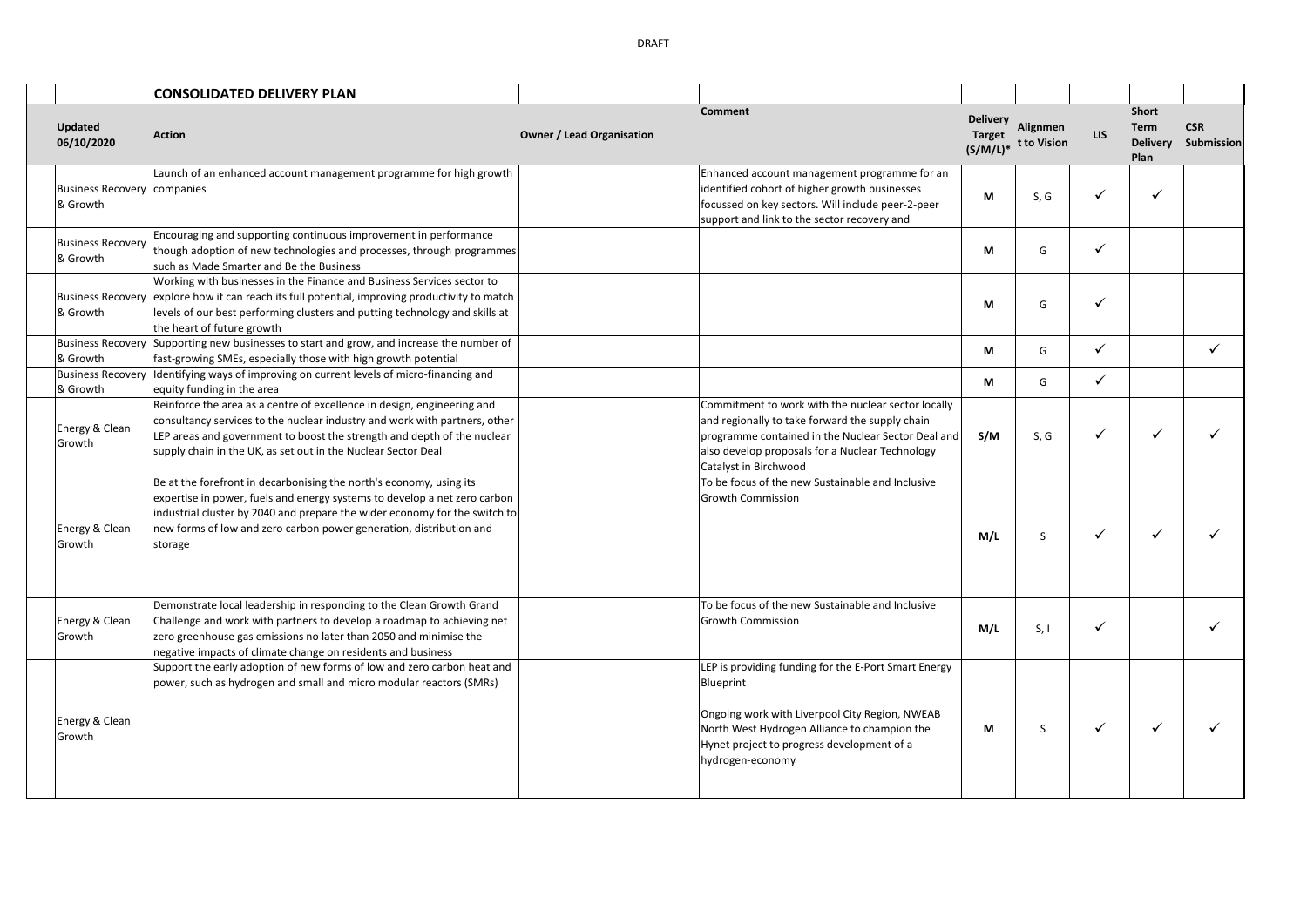|                              | <b>CONSOLIDATED DELIVERY PLAN</b>                                                                                                                                                                                                                                                                                                                                                                                                          |                                  |                                                                                                                                                                                                                                                                                     |                                  |                                    |            |                                                 |                          |
|------------------------------|--------------------------------------------------------------------------------------------------------------------------------------------------------------------------------------------------------------------------------------------------------------------------------------------------------------------------------------------------------------------------------------------------------------------------------------------|----------------------------------|-------------------------------------------------------------------------------------------------------------------------------------------------------------------------------------------------------------------------------------------------------------------------------------|----------------------------------|------------------------------------|------------|-------------------------------------------------|--------------------------|
| <b>Updated</b><br>06/10/2020 | <b>Action</b>                                                                                                                                                                                                                                                                                                                                                                                                                              | <b>Owner / Lead Organisation</b> | Comment                                                                                                                                                                                                                                                                             | <b>Delivery</b><br><b>Target</b> | Alignmen<br>$(S/M/L)*$ t to Vision | <b>LIS</b> | Short<br><b>Term</b><br><b>Delivery</b><br>Plan | <b>CSR</b><br>Submission |
| Infrastructure               | Produce a costed, prioritised investment plan covering a range of projects<br>which can tackle congestion, improve connectivity, decarbonise our<br>economy and boost productivity. This includes working with government,<br>Department for Transport and Transport for the North, as appropriate, to<br>maximise the economic and productivity benefits of planned and<br>proposed high speed rail investment (High Speed 2 and Northern |                                  | Investment pipeline was included with the CSR<br>submission. Still some work to do on prioritisation.<br>Business case also submitted to MHCLG, DfT and<br>Treasury for the High Speed Growth Corridor.                                                                             | S                                | I, G                               | ✓          | ✓                                               |                          |
| Infrastructure               | Develop locally a Digital Infrastructure Plan, to set out the infrastructure<br>and technological solutions needed to ensure all parts of the sub-region<br>have access to reliable, fast broadband and mobile services, including 5G,<br>in particular responding to the challenges that are in rural areas                                                                                                                               |                                  | Draft digital infrastructure plan has been produced -<br>final version expected by December 2020<br>Opportunities highlighted within the plan for<br>collaboration with both Liverpool City Region and<br>North Wales Economic Ambition Board on digital<br>infrastructure projects | S/M                              | S, I, G                            | ✓          | $\checkmark$                                    |                          |
| Infrastructure               | Work with local partners to develop relevant business cases for key<br>infrastructure priorities as identified in this Local Industrial Strategy                                                                                                                                                                                                                                                                                           |                                  | LEP has so far allocated [check] in excess of £800k to<br>support development of business cases for priority<br>infrastructure projects                                                                                                                                             | М                                | G                                  | ✓          | ✓                                               | ✓                        |
| Infrastructure               | Identify and progress a range of sustainable transport initiatives, working<br>with key local stakeholders to encourage cycling and walking and better<br>connecting people with employment opportunities. This will include the<br>development of a buses strategy and the business case for the Warrington<br>First and Last Mile project and Local Cycling and Walking Infrastructure<br>Plans across the sub-region                    |                                  | Sustainable transport projects included in the<br>Investment Pipeline and highlighted in the CSR<br>submission.<br>Sustainable transport will be one of the areas<br>covered by the Sustainable and Inclusive Growth                                                                | М                                | H, S, I, G                         | ✓          | ✓                                               |                          |
| Infrastructure               | Work with local partners to ensure that utilities networks are resilient and<br>can cater for future growth and changes in demand, especially as the area<br>transitions to a net zero carbon economy                                                                                                                                                                                                                                      |                                  |                                                                                                                                                                                                                                                                                     | M/L                              | S, G                               | ✓          |                                                 |                          |
| Innovation                   | Working with lead manufacturers to support the ongoing shift to more<br>intelligent, automated means of production. This includes boosting supply<br>chain capacity and performance with an initial focus on the automotive<br>sector, and increasing the use of Artificial Intelligence in research and<br>development                                                                                                                    |                                  | LEP remains a beneficiary of the Made Smarter Pilot.<br>ERDF-supported Cheshire and Warrington 4.0<br>programme awaiting final approvals from MHCLG                                                                                                                                 | M/L                              | G                                  | ✓          |                                                 |                          |
| Place                        | Developing a bespoke Trade and Investment Strategy for Cheshire and<br>Warrington, with support from government, including how to provide the<br>best support for International Trade advice and key account management                                                                                                                                                                                                                    |                                  |                                                                                                                                                                                                                                                                                     | S/M                              | G                                  | ✓          | $\checkmark$                                    | ✓                        |
| Place                        | Commissioning a Natural Capital Audit to identify the best places to invest<br>to enhance and improve the area's unique environment to support<br>productivity growth                                                                                                                                                                                                                                                                      |                                  | Audit work commissioned and interim report<br>received. Final report and investment plan due for<br>completion in draft by end-December 2020                                                                                                                                        | S/M                              | H, S, I, G                         | ✓          | ✓                                               |                          |
| Place                        | Seeking to ensure that the right homes are built in the right places to meet<br>current and future need                                                                                                                                                                                                                                                                                                                                    |                                  | Strategic relationship being developed with Homes<br>England and a number of Hsouing Pathfinder<br>projects identified.<br>Sub Regional Housing Board has been established to<br>provide strategic oversight and direction to this                                                  | M/L                              | S, I, G                            | ✓          |                                                 |                          |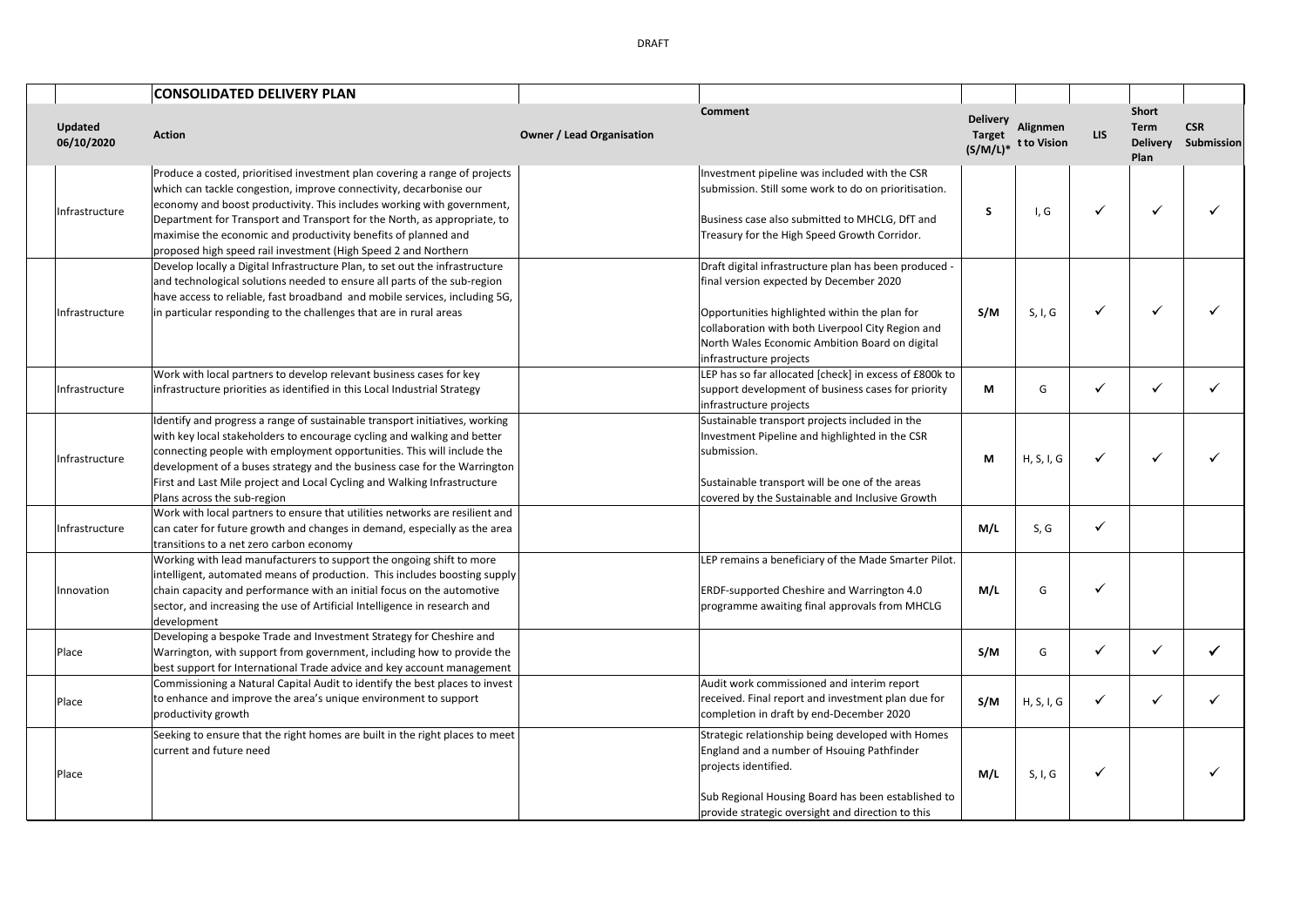|                              | <b>CONSOLIDATED DELIVERY PLAN</b>                                                                                                                                                                                                           |                                  |                                                                                                                                                                                                                                                                                                                                                                                                                                |                                                 |                         |                          |                                                 |                          |
|------------------------------|---------------------------------------------------------------------------------------------------------------------------------------------------------------------------------------------------------------------------------------------|----------------------------------|--------------------------------------------------------------------------------------------------------------------------------------------------------------------------------------------------------------------------------------------------------------------------------------------------------------------------------------------------------------------------------------------------------------------------------|-------------------------------------------------|-------------------------|--------------------------|-------------------------------------------------|--------------------------|
| <b>Updated</b><br>06/10/2020 | <b>Action</b>                                                                                                                                                                                                                               | <b>Owner / Lead Organisation</b> | <b>Comment</b>                                                                                                                                                                                                                                                                                                                                                                                                                 | <b>Delivery</b><br><b>Target</b><br>$(S/M/L)^*$ | Alignmen<br>t to Vision | <b>LIS</b>               | <b>Short</b><br>Term<br><b>Delivery</b><br>Plan | <b>CSR</b><br>Submission |
| Place                        | Recognising the need and the benefits of rebalancing our town centres to<br>respond to the changing nature of retail                                                                                                                        |                                  | LEP has supported the work undertaken by<br>Warrington and Cheshire East on Stronger Towns<br>proposals for Warrington and Crewe                                                                                                                                                                                                                                                                                               | M/L                                             | S, I, G                 | $\cdot$                  | ୰                                               |                          |
| Place                        | Raising awareness of the benefits of Cheshire and Warrington as a location<br>to live, work, invest and study                                                                                                                               |                                  | Work progressing on a Place Marketing Strategy for<br>the sub-region. First phase due for launch December<br>2020 - builds on work undertaken with Regeneris and<br>UpThereEverywhere to develop a place identity and<br>marketing strategy for Cheshire and Warrington.<br>Clarify any further work that needs to be<br>commissioned and proposals for further stakeholder<br>engagement in 2021 ahead of launching strategy. | M/L                                             | H, S, I, G              |                          | ୰                                               |                          |
| Place                        | Preparing a local cultural strategy to maximise the impact of arts culture,<br>heritage and leisure resources                                                                                                                               |                                  |                                                                                                                                                                                                                                                                                                                                                                                                                                | M/L                                             | H, I, G                 | $\overline{\phantom{a}}$ |                                                 |                          |
| Place                        | Working with neighbouring Local Enterprise Partnerships, Welsh local<br>authorities, Welsh Government and Wales Office to ensure that maximum<br>added value is achieved through shared cross border strategic priorities<br>and programmes |                                  | Continued engagement through the Mersey Dee<br>Alliance.<br>LEP has also worked with Welsh Government on                                                                                                                                                                                                                                                                                                                       | M/L                                             | H.S.L.G                 |                          |                                                 |                          |
|                              |                                                                                                                                                                                                                                             |                                  |                                                                                                                                                                                                                                                                                                                                                                                                                                |                                                 |                         |                          |                                                 |                          |

|                         |                                                                                                                                                                                                                                                                                                                                                                                                                                                                                                                 |                                                                                                                                                                                                                                                                                                                                                                                                                                |     |            |   | Plan |   |
|-------------------------|-----------------------------------------------------------------------------------------------------------------------------------------------------------------------------------------------------------------------------------------------------------------------------------------------------------------------------------------------------------------------------------------------------------------------------------------------------------------------------------------------------------------|--------------------------------------------------------------------------------------------------------------------------------------------------------------------------------------------------------------------------------------------------------------------------------------------------------------------------------------------------------------------------------------------------------------------------------|-----|------------|---|------|---|
| Place                   | Recognising the need and the benefits of rebalancing our town centres to<br>respond to the changing nature of retail                                                                                                                                                                                                                                                                                                                                                                                            | LEP has supported the work undertaken by<br>Warrington and Cheshire East on Stronger Towns<br>proposals for Warrington and Crewe                                                                                                                                                                                                                                                                                               | M/L | S, I, G    | ✓ |      | ✓ |
| Place                   | Raising awareness of the benefits of Cheshire and Warrington as a location<br>to live, work, invest and study                                                                                                                                                                                                                                                                                                                                                                                                   | Work progressing on a Place Marketing Strategy for<br>the sub-region. First phase due for launch December<br>2020 - builds on work undertaken with Regeneris and<br>UpThereEverywhere to develop a place identity and<br>marketing strategy for Cheshire and Warrington.<br>Clarify any further work that needs to be<br>commissioned and proposals for further stakeholder<br>engagement in 2021 ahead of launching strategy. | M/L | H, S, I, G | ✓ |      |   |
| Place                   | Preparing a local cultural strategy to maximise the impact of arts culture,<br>heritage and leisure resources                                                                                                                                                                                                                                                                                                                                                                                                   |                                                                                                                                                                                                                                                                                                                                                                                                                                | M/L | H, I, G    | ✓ | ✓    |   |
| Place                   | Working with neighbouring Local Enterprise Partnerships, Welsh local<br>authorities, Welsh Government and Wales Office to ensure that maximum<br>added value is achieved through shared cross border strategic priorities<br>and programmes                                                                                                                                                                                                                                                                     | Continued engagement through the Mersey Dee<br>Alliance.<br>LEP has also worked with Welsh Government on<br>Coronavirus response especially in supporting<br>workers on both sides of the border at risk of<br>redundancy from Airbus                                                                                                                                                                                          | M/L | H, S, I, G | ✓ |      |   |
| Science &<br>Innovation | Strengthening the life sciences ecosystem in the sub-region, including<br>innovative medicines manufacturing capabilities, working with industry,<br>government and academia to reinforce Cheshire and Warrington as one of<br>the best locations in the world for medicines discovery, formulation and<br>manufacturing as set out in the Life Sciences Sector Deal. This will include<br>exploring options for expanding and strengthening the offer of the<br>Medicines Discovery Catapult at Alderley Park; | Funding secured through the Getting Building Fund<br>for further expansion of capability at the Medicines<br>Discovery Catapult<br>Engaged with Liverpool City Region, Liverpool School<br>of Tropical Medicine and Anti-Microbial Resistance<br>Centre to support delivery of the LSTM-led Strength<br>in Places Fund project                                                                                                 | S/M | H          | ✓ |      |   |
| Science &<br>Innovation | Supporting the ongoing development of the Cheshire Science Corridor<br>including the life science cluster at Alderley Park;                                                                                                                                                                                                                                                                                                                                                                                     | Working on proposals with Alderley Park Ltd for a<br>Life Sciences Roundtable event<br>Ongoing development of the Cheshire Science<br>Corridor including finalisation and deployment of a<br>£30 million loan facility with our local authority<br>partners                                                                                                                                                                    | S/M | H, G       | ✓ |      |   |
| Science &<br>Innovation | Working with partner LEPs to develop a successor to the £31 million<br>Greater Manchester and Cheshire Life Sciences Fund to continued growth<br>in the industry;                                                                                                                                                                                                                                                                                                                                               | Discussions progressing. Ask included in the CSR<br>submission for £10m funding to support Lep<br>contribution to overall £50m fund.                                                                                                                                                                                                                                                                                           | S/M | H, G       | ✓ |      | ✓ |
| Science &<br>Innovation | Expanding work through its Growth Hub and sector representative<br>organisations and consider how better to support life sciences SMEs face<br>the challenges of scaling up, making best use of existing funding<br>mechanisms                                                                                                                                                                                                                                                                                  |                                                                                                                                                                                                                                                                                                                                                                                                                                | M   | H, G       | ✓ |      |   |

Updated<br>06/10/2020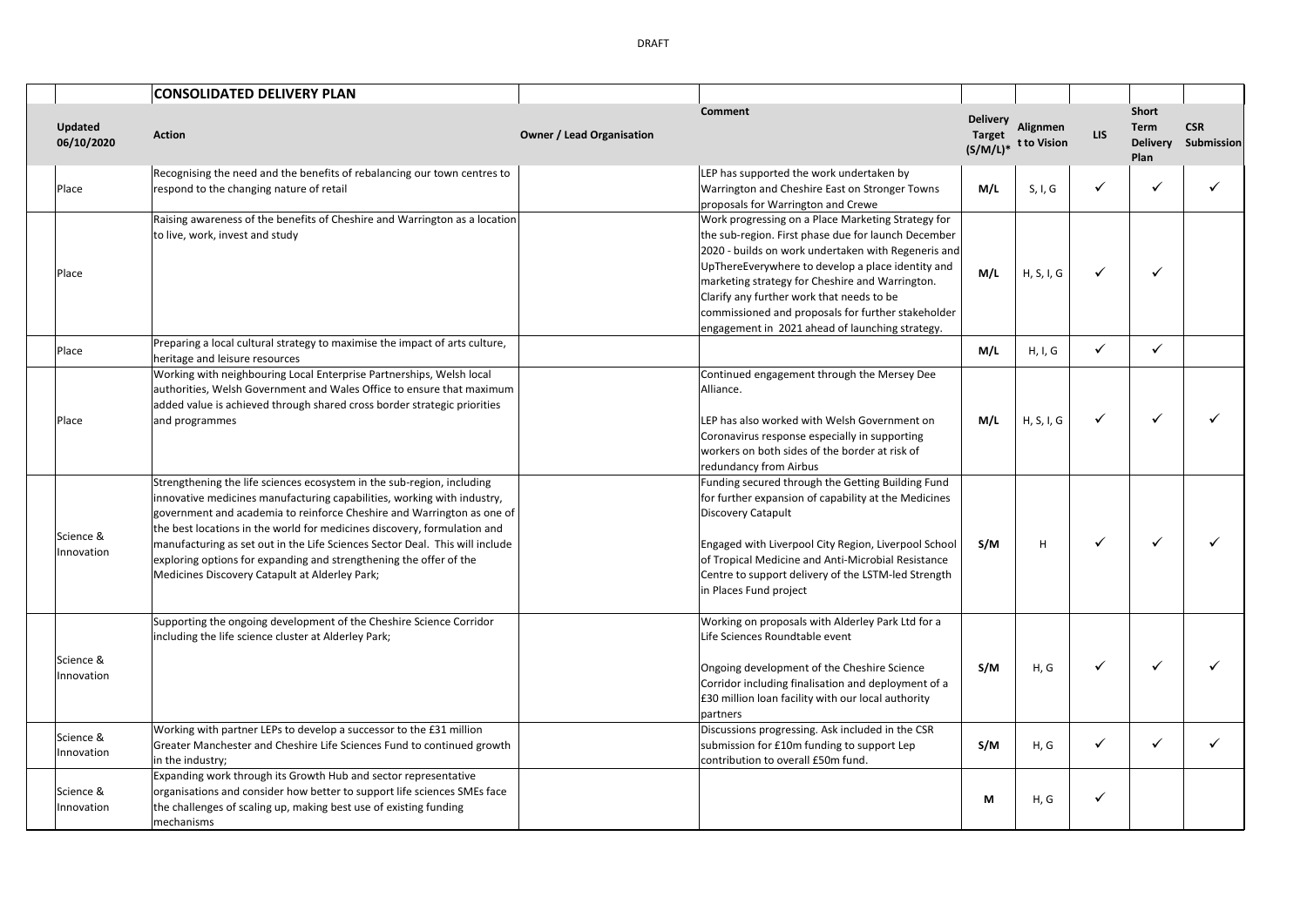|                         | <b>CONSOLIDATED DELIVERY PLAN</b>                                                                                                                                                                                                                                                                                                                                   |                                  |                                                                                                                                                                                                            |                                  |                                           |              |                                                        |                          |
|-------------------------|---------------------------------------------------------------------------------------------------------------------------------------------------------------------------------------------------------------------------------------------------------------------------------------------------------------------------------------------------------------------|----------------------------------|------------------------------------------------------------------------------------------------------------------------------------------------------------------------------------------------------------|----------------------------------|-------------------------------------------|--------------|--------------------------------------------------------|--------------------------|
| Updated<br>06/10/2020   | <b>Action</b>                                                                                                                                                                                                                                                                                                                                                       | <b>Owner / Lead Organisation</b> | <b>Comment</b>                                                                                                                                                                                             | <b>Delivery</b><br><b>Target</b> | <b>Alignmen</b><br>$(S/M/L)*$ t to Vision | LIS          | <b>Short</b><br><b>Term</b><br><b>Delivery</b><br>Plan | <b>CSR</b><br>Submission |
| Science &<br>Innovation | Working with industry, local government, health providers and academia<br>to further identify opportunities to contribute towards the Ageing Society<br>Grand Challenge.                                                                                                                                                                                            |                                  |                                                                                                                                                                                                            | M/L                              | H, I                                      | $\checkmark$ |                                                        |                          |
| Science &<br>Innovation | Stepping up work with the chemical sector to support the development of<br>and investment in the re-use and remanufacture of raw materials and<br>products to build the circular economy, working with the chemicals sector<br>to re-shore activity and build new product bases, with advisory support<br>from government                                           |                                  |                                                                                                                                                                                                            | M/L                              | S, G                                      | ✓            |                                                        |                          |
| Science &<br>Innovation | Encourage and support new innovative start-ups, spin-outs and scale-ups<br>to form and grow through improved levels of knowledge transfer and<br>accelerating rates of commercialisation of good research                                                                                                                                                           |                                  |                                                                                                                                                                                                            | M/L                              | G                                         | ✓            |                                                        |                          |
| Science &<br>Innovation | Working with partners to grow our Higher Education research base and<br>strengthen connections to industry to improve levels of knowledge<br>transfer and help accelerate commercialisation                                                                                                                                                                         |                                  | Initial conversations held with Universities of<br>Liverpool and Manchester on opportunities to work<br>with C&W and to improve links between the<br>universities and C&W businesses                       | M/L                              | G                                         | ✓            |                                                        |                          |
| Science &<br>Innovation | Exploiting cluster and sector development innovation programmes                                                                                                                                                                                                                                                                                                     |                                  |                                                                                                                                                                                                            | M/L                              | G                                         | ✓            |                                                        |                          |
| Science &<br>Innovation | Build on key strengths to develop, test and implement new ideas and<br>solutions to the Grand Challenges, by mapping our R&D and innovation<br>landscape with a particular focus on the Clean Growth and Ageing Society<br><b>Grand Challenges</b>                                                                                                                  |                                  |                                                                                                                                                                                                            | M/L                              | S, H, G                                   | ✓            |                                                        |                          |
| Science &<br>Innovation | Continue to support its industries to shift from closed to open-innovations<br>ecosystems, diversifying the research and development base. Join up our<br>key physical science and technology assets across the Cheshire Science<br>Corridor to encourage and facilitate cross-sector and multi-disciplinary<br>research and innovation                             |                                  |                                                                                                                                                                                                            |                                  | G                                         | $\checkmark$ |                                                        |                          |
| Skills &<br>Employment  | Supporting workers through the Accelerate Programme to develop their<br>skills so that they can progress in work and thrive in a changing workplace.<br>We will also connect employers to schools and voluntary organisations<br>through The Pledge programme so that they can inform and inspire young<br>people about the career opportunities available to them; |                                  | Accelerate programme has officially launched, with<br>University of Chester as lead and Accountable Body.<br>Pledge programme is up and running. CSR<br>submission contained ask for funding to mainstream | S/M                              | I, G                                      | ✓            | $\checkmark$                                           |                          |
| Skills &<br>Employment  | LEP to lead on establishing a multi-agency Workforce Recovery Group. The<br>Group will be tasked with developing a programme of support for workers<br>impacted either through furlough or redundancy. This will include<br>identifying potential gaps in provision.                                                                                                |                                  | Complete                                                                                                                                                                                                   | S                                | H, S, I, G                                |              | $\checkmark$                                           |                          |
| Skills &<br>Employment  | Set up access to Coursera Learning Platform - Sign sub-region up to initial<br>six-month offer of free training for recently made redundant / furloughed<br>workers                                                                                                                                                                                                 |                                  | Complete                                                                                                                                                                                                   | S                                |                                           |              | $\checkmark$                                           |                          |
| Skills &<br>Employment  | Confirm programme and operational requirements for minimum five<br>online jobs fairs in conjunction with JCP plus programme of events led by<br>the Pledge to support young people in career and education choices                                                                                                                                                  |                                  | Programme devised and being rolled out.                                                                                                                                                                    | S                                |                                           |              | $\checkmark$                                           |                          |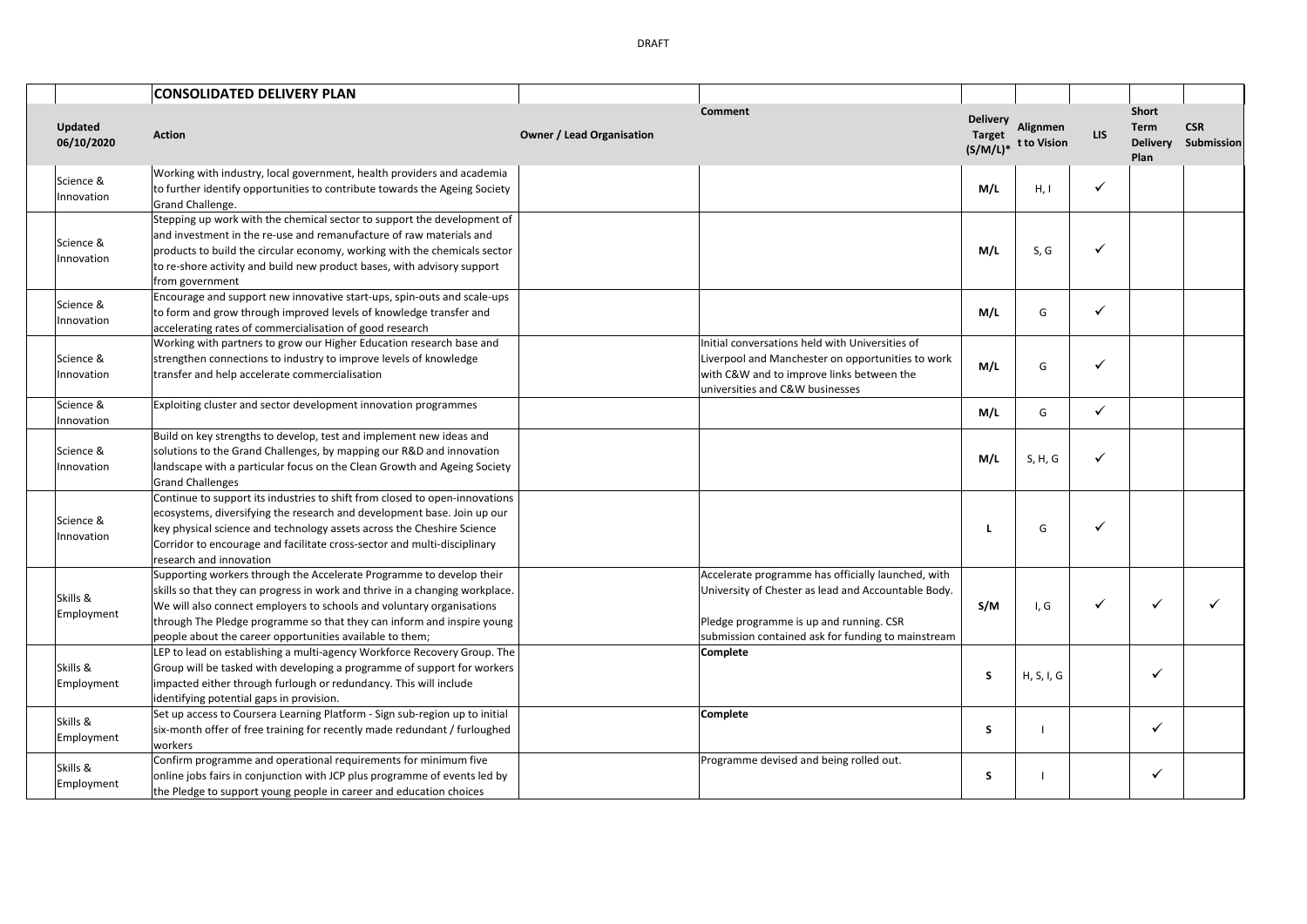|                            | <b>CONSOLIDATED DELIVERY PLAN</b>                                                                                                                                                                                                                                                                                                                                                                                  |                                  |                                                                                                                                                                                                                                      |                                                 |                         |            |                                                        |                          |
|----------------------------|--------------------------------------------------------------------------------------------------------------------------------------------------------------------------------------------------------------------------------------------------------------------------------------------------------------------------------------------------------------------------------------------------------------------|----------------------------------|--------------------------------------------------------------------------------------------------------------------------------------------------------------------------------------------------------------------------------------|-------------------------------------------------|-------------------------|------------|--------------------------------------------------------|--------------------------|
| Updated<br>06/10/2020      | <b>Action</b>                                                                                                                                                                                                                                                                                                                                                                                                      | <b>Owner / Lead Organisation</b> | Comment                                                                                                                                                                                                                              | <b>Delivery</b><br><b>Target</b><br>$(S/M/L)^*$ | Alignmen<br>t to Vision | <b>LIS</b> | <b>Short</b><br><b>Term</b><br><b>Delivery</b><br>Plan | <b>CSR</b><br>Submission |
| Skills &<br>Employment     | Promote the Accelerate training scheme for business - Marketing and<br>comms plan to be produced and signed off and start of associated<br>marketing and comms activity                                                                                                                                                                                                                                            |                                  |                                                                                                                                                                                                                                      | S.                                              | I, G                    | ✓          | ✓                                                      |                          |
| Skills &<br>Employment     | Launch 'September Promise' for Year 13 students in Chester and Ellesmere<br>Port - Local programme part-funded by the Westminster Foundation.<br>Actitivty led by Youth Federation and supported by the Pledge.                                                                                                                                                                                                    |                                  |                                                                                                                                                                                                                                      | S                                               |                         |            | ✓                                                      |                          |
| Skills &<br>Employment     | Identify potential short term growth / job opportunities - Work with Local<br>Authorities to identify companies in the existing business base that are<br>looking to expand / bring forwards investment plans, with a view to<br>stimulating job creation.                                                                                                                                                         |                                  |                                                                                                                                                                                                                                      | S                                               | I, G                    |            | ✓                                                      |                          |
| Skills &<br>Employment     | Seize the opportunity to further equip its workforce with the skills they<br>need for a digital and STEM workplace, through the locally funded<br>'Accelerate' project and the Digital Skills Partnership. Through the locally<br>funded Pledge Network Programme we will aim to inspire and inform<br>people, especially the young, about the new technologies and careers<br>opportunities they choose to follow |                                  | Accelerate programme has officially launched, with<br>University of Chester as lead and Accountable Body.<br>Pledge programme is up and running. CSR<br>submission contained ask for funding to mainstream<br>the service            | S/M                                             |                         | ✓          | ✓                                                      |                          |
| Skills &<br>Employment     | Work through the employer-led Skills and Education Board to extend the<br>use of local labour market data and intelligence to identify new and<br>emerging skills and education priorities                                                                                                                                                                                                                         |                                  | LEP has worked with FE colleges on procuring<br>licences for the Emsi system which provides<br>comprehensive labour market analtics. Check -<br>funding secured from DfE for 2021-22 for further<br>labour market intelligence work. | S/M                                             |                         | ✓          | ✓                                                      |                          |
| Skills &<br>Employment     | Support residents and workers to learn and gain new skills to allow them<br>to progress in work. This will also include activities to support those<br>residents with complex needs to return to the workforce                                                                                                                                                                                                     |                                  |                                                                                                                                                                                                                                      | S/M                                             |                         | ✓          | ✓                                                      |                          |
| Skills &<br>Employment     | Continue to support people to be well in work and beyond, both physically<br>and mentally                                                                                                                                                                                                                                                                                                                          |                                  |                                                                                                                                                                                                                                      | M/L                                             |                         | ✓          |                                                        |                          |
| Skills &<br>Employment     | Cheshire and Warrington also aims to set its own locally-led 'mission' that<br>will look to bring about a positive change in the perceptions of older age,<br>and in particular older workers                                                                                                                                                                                                                      |                                  |                                                                                                                                                                                                                                      |                                                 | H, I                    | ✓          |                                                        |                          |
| Sustainable &<br>Inclusive | Establish and launch sub-regional Sustainable & Inclusive Growth<br>Commission                                                                                                                                                                                                                                                                                                                                     |                                  | Launched September 2020; membership being<br>finalised with a view to an initial meeting by end-<br>October 2020                                                                                                                     | S.                                              | H, S, I, G              |            | ✓                                                      |                          |
| Sustainable &<br>Inclusive | Make a submission in response to the CSR 2020 including a case for the<br>High Speed Growth Corridor                                                                                                                                                                                                                                                                                                               |                                  | Complete (submitted 24/9/20)                                                                                                                                                                                                         | S.                                              | H, S, I, G              |            | ✓                                                      |                          |
| Sustainable &<br>Inclusive | Develop proposals for how ESIF could be re-purposed to support recovery -<br>Opportunity to request DWP to issue a number of further calls for projects<br>to utilise remaining ESF funding. Review how this could be done in a way<br>which is aligned to Covid recovery and scope out potential programmes<br>for consideration                                                                                  |                                  | LEP currently in disucssion with MHCLG and DWP to<br>shape further calls                                                                                                                                                             | S                                               | H, S, I, G              |            | ✓                                                      |                          |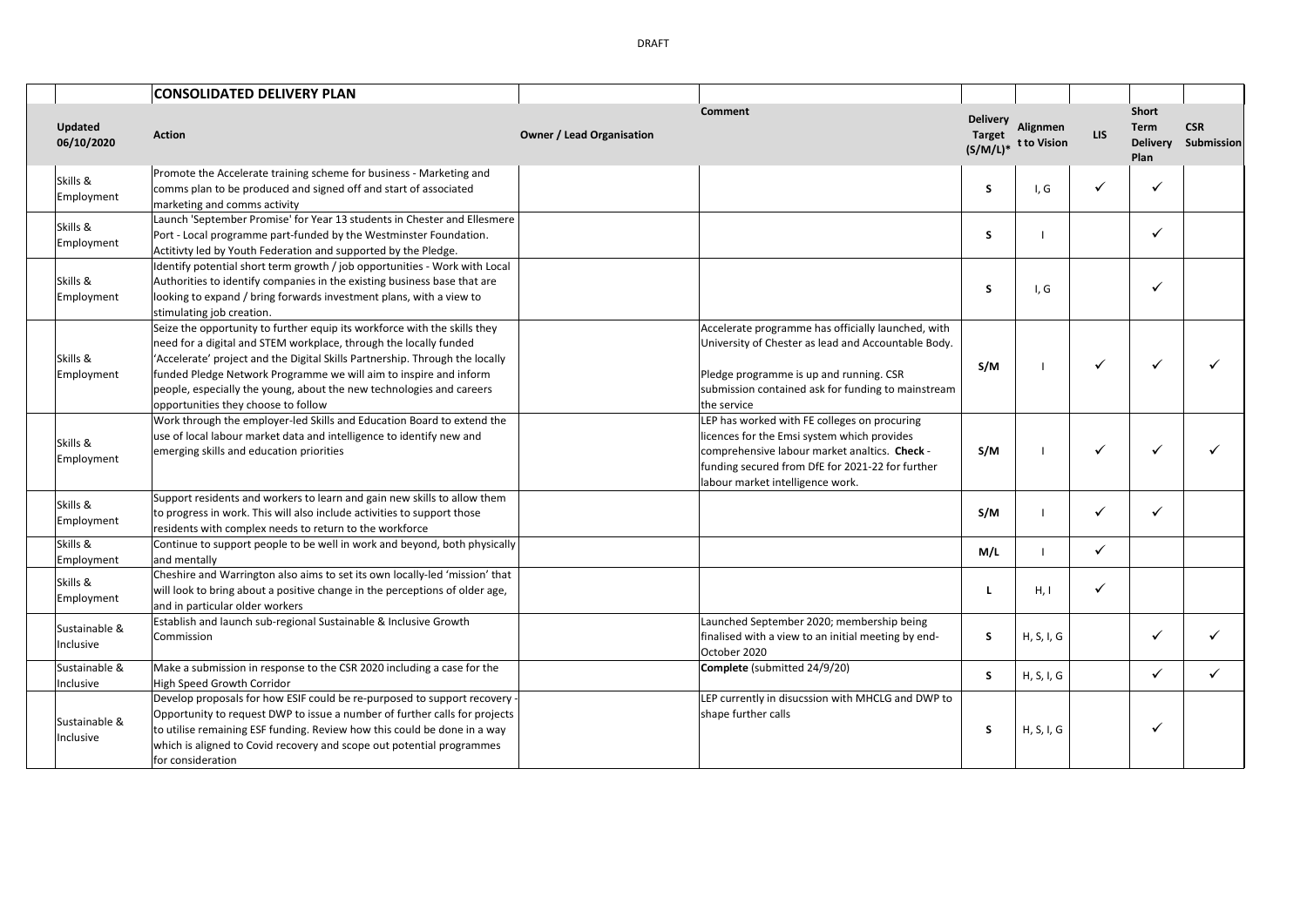|                            | <b>CONSOLIDATED DELIVERY PLAN</b>                                                                                                                                                                                                                                                                                                                                                                 |                                  |                                                                                     |                                                 |                         |     |                                          |                          |
|----------------------------|---------------------------------------------------------------------------------------------------------------------------------------------------------------------------------------------------------------------------------------------------------------------------------------------------------------------------------------------------------------------------------------------------|----------------------------------|-------------------------------------------------------------------------------------|-------------------------------------------------|-------------------------|-----|------------------------------------------|--------------------------|
| Updated<br>06/10/2020      | <b>Action</b>                                                                                                                                                                                                                                                                                                                                                                                     | <b>Owner / Lead Organisation</b> | <b>Comment</b>                                                                      | <b>Delivery</b><br><b>Target</b><br>$(S/M/L)^*$ | Alignmen<br>t to Vision | LIS | Short<br>Term<br><b>Delivery</b><br>Plan | <b>CSR</b><br>Submission |
| Sustainable &<br>Inclusive | Establish options in response to Recovery and Devolution White Paper -<br>White Paper and supporting consultation on Recovery and Devolution is<br>expected to be published in the early autumn (date still tbc). LEP to<br>support and engage in discussions at a sub-regional level to establish<br>options in terms of response. To be scoped following further discussion<br>with SRMB / SRLB |                                  | Some suggestion that publication of this paper may<br>be delayed into the new year. | S/M                                             | H, S, I, G              |     | v                                        |                          |
| Sustainable &<br>Inclusive | Work with Net Zero NW and NP11 on responses to Energy White Paper                                                                                                                                                                                                                                                                                                                                 |                                  |                                                                                     | s                                               | S, I, G                 |     |                                          |                          |
|                            |                                                                                                                                                                                                                                                                                                                                                                                                   |                                  |                                                                                     |                                                 |                         |     |                                          |                          |
| <b>NOTES</b>               |                                                                                                                                                                                                                                                                                                                                                                                                   |                                  |                                                                                     |                                                 |                         |     |                                          |                          |
| <b>Delivery Target</b>     | $S =$ Short Term - 0 - 6 months (to March 2021)                                                                                                                                                                                                                                                                                                                                                   |                                  |                                                                                     |                                                 |                         |     |                                          |                          |
|                            | M = Medium Term - 6 - 30 months (to March 2023)                                                                                                                                                                                                                                                                                                                                                   |                                  |                                                                                     |                                                 |                         |     |                                          |                          |
|                            | $L = Long Term - 30 months+$                                                                                                                                                                                                                                                                                                                                                                      |                                  |                                                                                     |                                                 |                         |     |                                          |                          |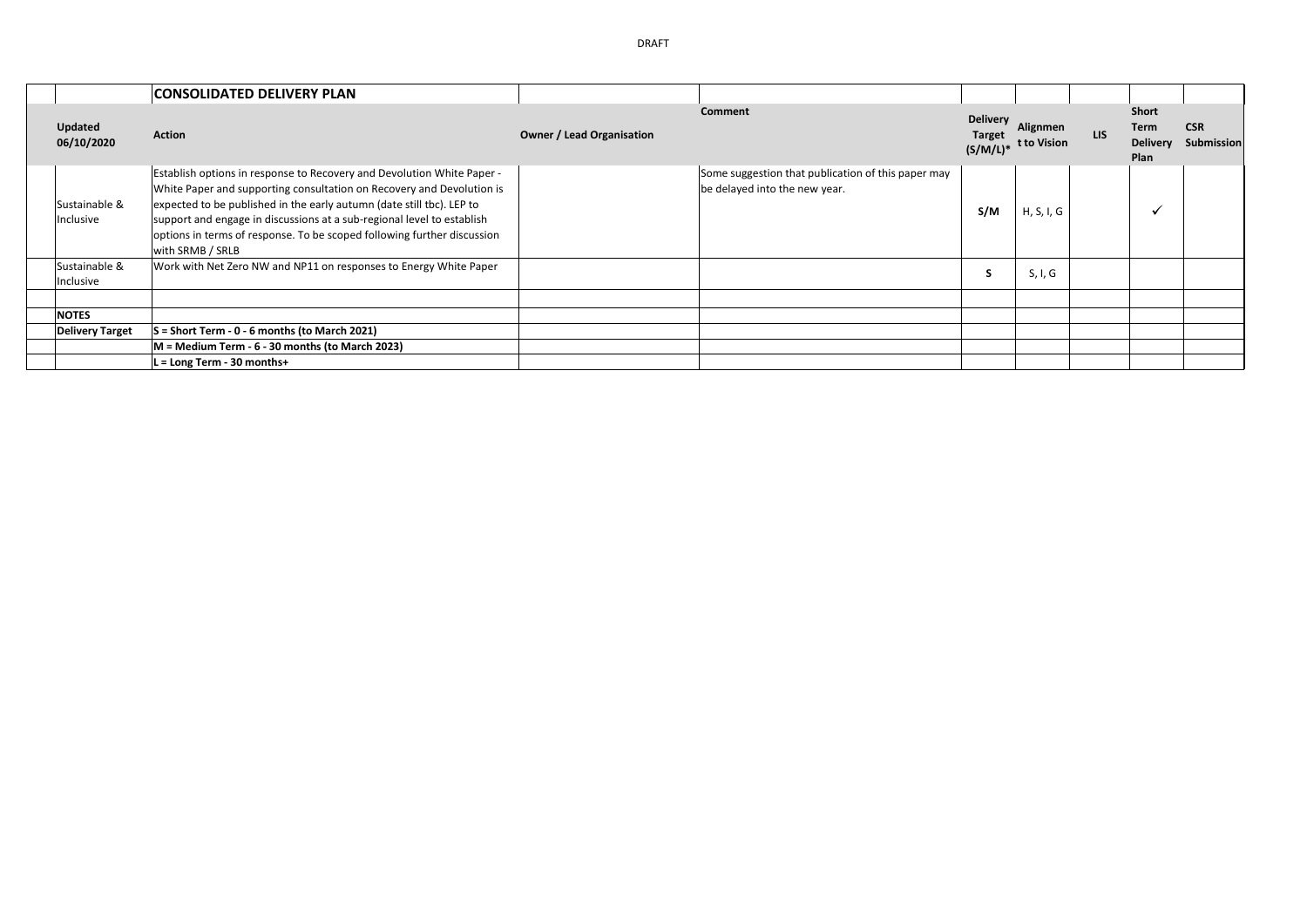

## **LEP STRATEGY COMMITTEE – AGENDA ITEM 6**

Subject: Strategy Work Programme Progress report

Author: Andy Hulme Sponsor: Philip Cox

Meeting date: Friday 9<sup>th</sup> October 2020

## **Purpose**

To update the Strategy Committee on progress with the Strategy Work Programme including an update to the Strategy Programme Delivery Plan.

## **Recommendations**

The Strategy Committee is asked to

- a) Note the content of the report
- b) Discuss progress against the Delivery Plan.
- c) Discuss the potential opportunities for collaborative working with neighbouring areas on digital infrastructure and Freeports.

### **Discussion**

*Delivery Plan*

1. The updated Delivery Plan is attached for discussion as **Appendix A**. The Strategy Committee is asked to note progress against target and consider potential corrective action against those areas highlighted Amber. A number of items have now been marked as completed. No actions are currently rated as high risk (red) although the ongoing uncertainty around UK Shared Prosperity Fund remains problematic with no clarity as yet on when details will be released.

*Quarter 2 Activity*

### **Decarbonisation Roadmap**

- 2. As previously reported the LEP committed up to £10k plus a limited amount of staff time to support the development an Industrial Cluster Decarbonisation Plan focussed on the Mersey Basin area. The activity, led by Peel Land and Property and supported by the five north west LEPs, North West Business Leadership Team, the Cheshire Energy Hub and the North West Local Energy Hub reached a conclusion on 22<sup>nd</sup> July with the submission of an application for funding to stage 2 of the programme.
- 3. The LEP and its project partners are still waiting to hear formally whether the Stage 2 bid to Innovate UK has been successful. The final application was for grant of up to £364,000 towards total project costs of £616,000.
- 4. The LEP has agreed to take responsibility for production of the final report and business case. Assuming the bid is successful, this work will be undertaken by consultants, to be appointed in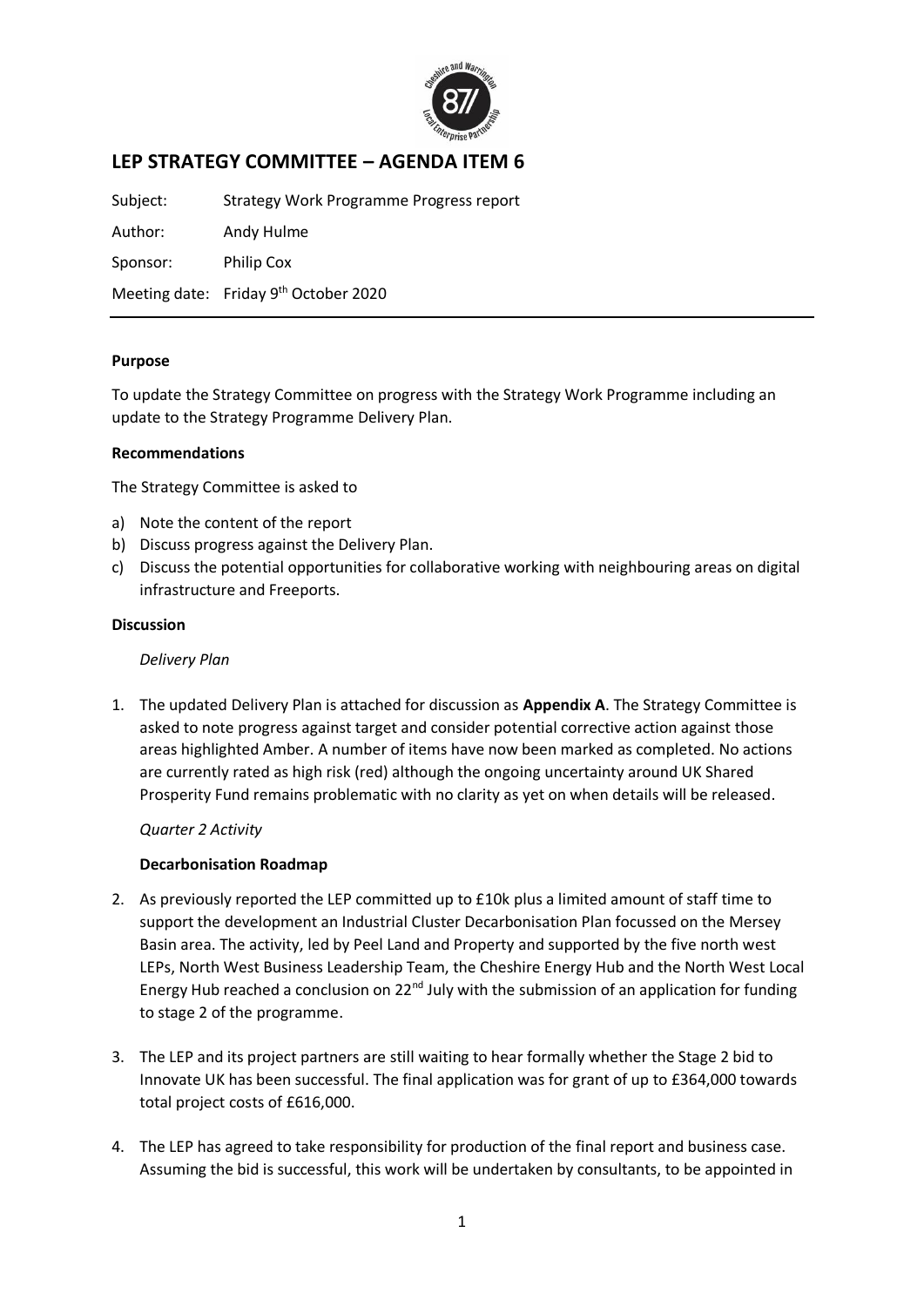

2021 following a competitive tendering exercise, with a budget of up to £100k. This activity will be cash flowed by the LEP but reclaimed from Innovate at 100% grant rate.

## **Digital Infrastructure Plan**

- 5. The draft Final report for the Digital Infrastructure Plan has been received from the consultant team (FarrPoint and Hatch Regeneris) and is currently being reviewed by officers. It is expected that the final report will be published in late-October.
- 6. The work has highlighted a number of potential priorities for investment which are currently being costed up (at a high level) by the team. These focus on: -
	- Enabling Gigabit Capable infrastructure across the LEP sub-region, with particular focus on delivery to priority areas, through leveraging commercial and government investment programmes;
	- Extended 4G rollout and the encouragement and promotion of the role of next generation mobile technology within the LEP sub-region, including 5G trials, investigating innovative solutions and use cases, through partnership working (e.g. North Wales Connected Corridor, 5G and IoT);
	- Driving adoption of digital connectivity by increasing participation/skills and take-up of services making sure people (citizens and businesses) have the right skills required to realise the benefits and opportunities of enhanced digital connectivity.
- 7. In accounting for digital programmes under consideration, development or delivery in neighbouring areas, the consultant team has highlighted two specific potential opportunities for the Cheshire and Warrington to collaborate.
- 8. Firstly, the Welsh Government and North Wales Economic Ambition Board are exploring opportunities for developing a 5G digital corridor along the length of the A55 with the potential to extend this along the M56 through Cheshire and Warrington.
- 9. The other opportunity is a potential extension into Ellesmere Port of Liverpool City Region's current 'Dig Once' programme for broadband ducting and backhaul network.

## **Natural Capital Audit / Natural Capital Plan**

- 10. Work on the development of the Natural Capital Audit baseline and Investment Plan is progressing well. The majority of the baseline data has now been collected (some delays were experienced in obtaining some of the required GIS datasets) and a workshop has been arranged for the 5<sup>th</sup> November to talk stakeholders through the baseline and initial proposals around priorities for investment.
- 11. It is expected that the final report and investment plan will be ready for consideration in draft form at the December meeting of the Strategy Committee.

### **Freeports**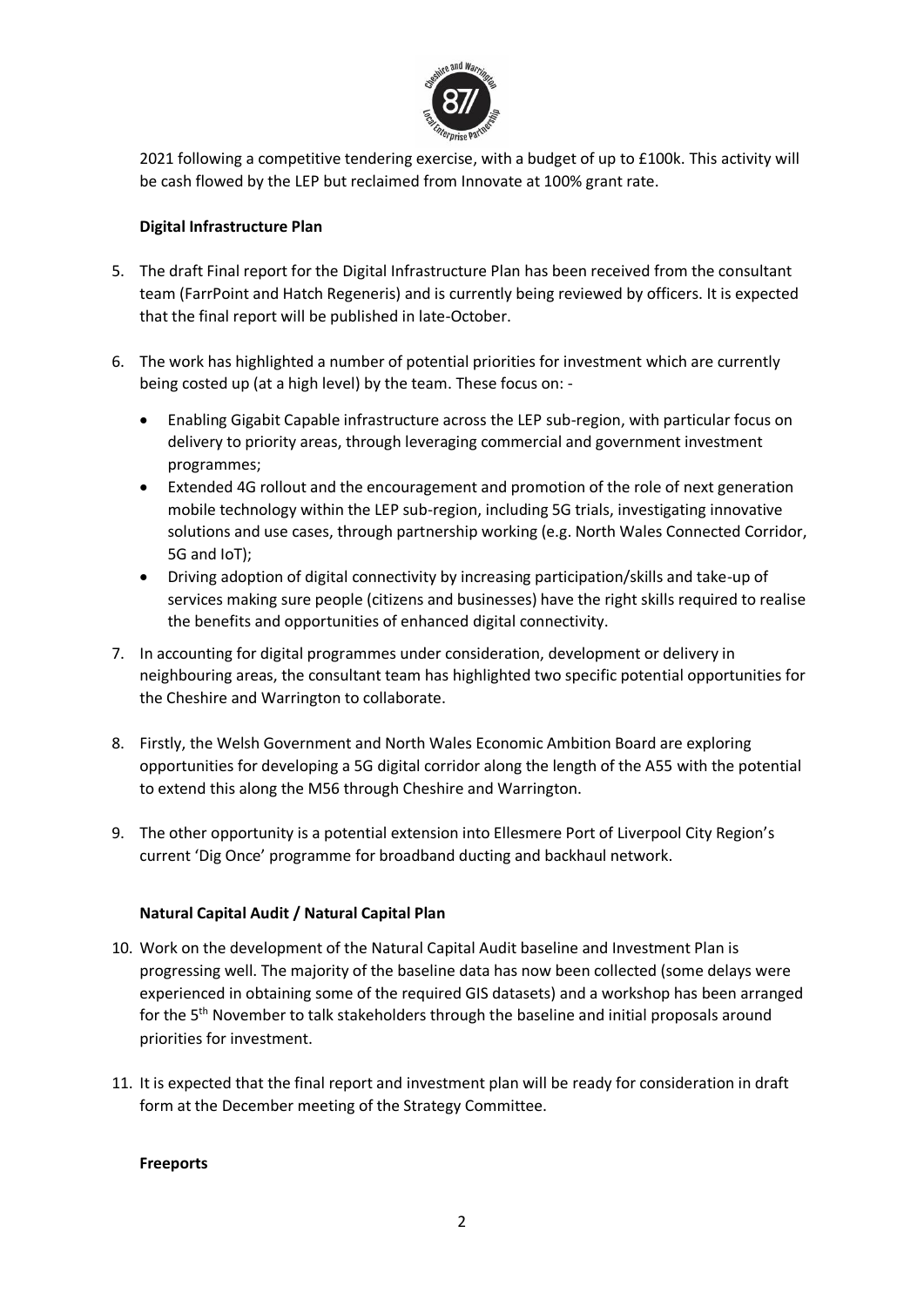

- 12. Government's formal response to its recent consultation on proposals to establish up to ten Freeports across the UK is still to be published.
- 13. The LEP has been exploring the potential for joint work with Liverpool City Region, Greater Manchester and the private sector to develop a north west Freeport proposition, in anticipation of a possible call for proposals later in the year. No formal commitments have been made at this stage and the view from different parts of the wider region on Freeports is mixed.
- 14. In considering such a proposal, the LEP would be looking for opportunities to protect and expand some of the area's key manufacturing capability, particularly in sectors that are highly dependant upon the import of materials and components which are then combined and reexported as finished products.
- 15. Working with neighbouring areas reflects the reality that key international points of entry (the Port of Liverpool, Liverpool and Manchester Airports) sit outside of the sub-region, whilst Cheshire and Warrington potentially has greater capacity to support manufacturing expansion.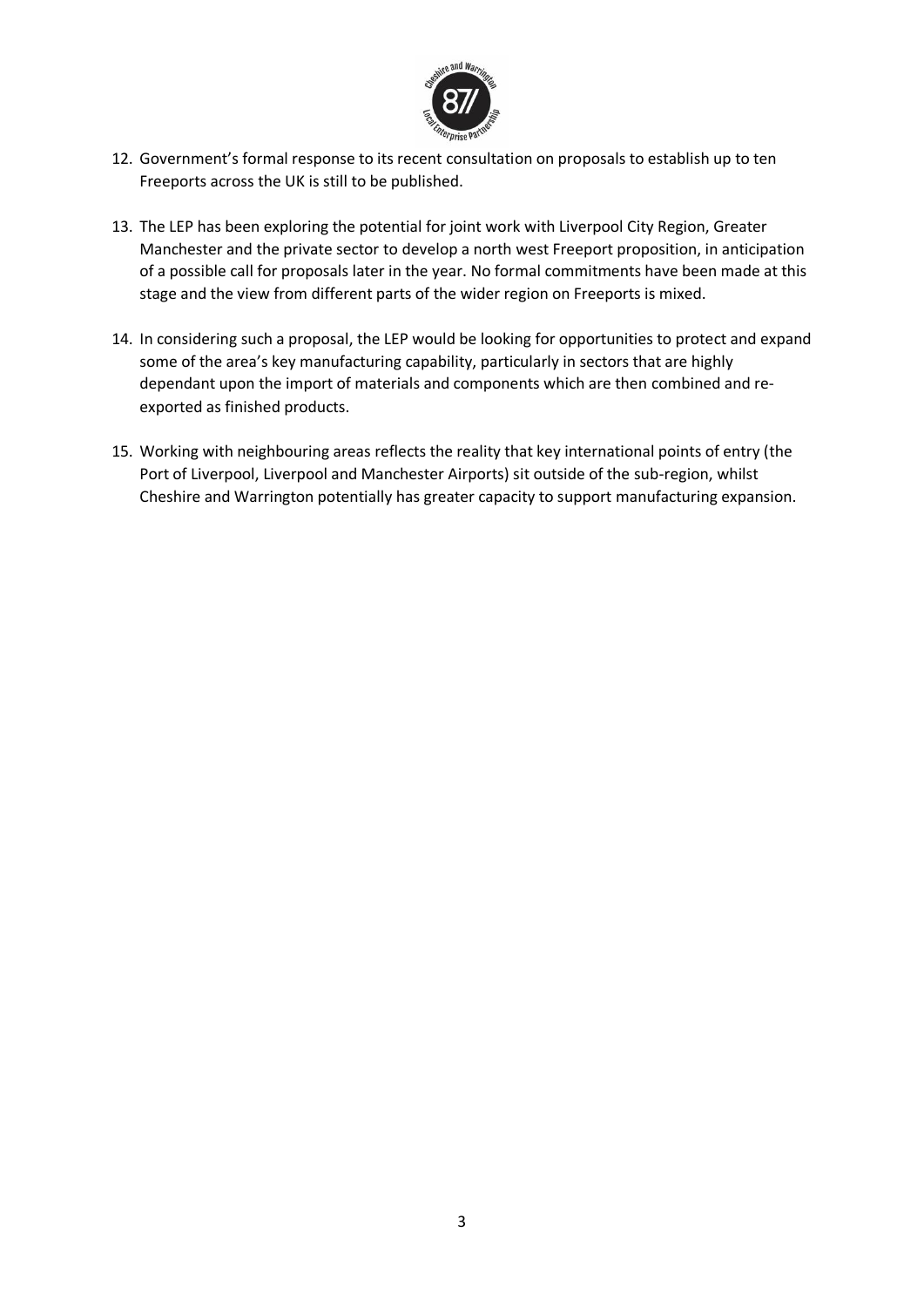#### CHESHIRE AND WARRINGTON LEP **Updated:** 30/09/2020 STRATEGIC ECONOMIC PLAN CONSOLIDATED DELIVERY PLAN

| Strategy  | Item                                                                                                                                                                                                                         |                      | <b>Target Date Current Status</b>                                                                                                                                                                                                                                                                                                                                                                                                                                                                                                              | <b>Action Owner</b>      | <b>Rating</b>                            |
|-----------|------------------------------------------------------------------------------------------------------------------------------------------------------------------------------------------------------------------------------|----------------------|------------------------------------------------------------------------------------------------------------------------------------------------------------------------------------------------------------------------------------------------------------------------------------------------------------------------------------------------------------------------------------------------------------------------------------------------------------------------------------------------------------------------------------------------|--------------------------|------------------------------------------|
|           | We will work with partners to ensure our road network contributes to the<br>improved economic performance and growth in Cheshire and Warrington.<br>This will include through the following:                                 |                      |                                                                                                                                                                                                                                                                                                                                                                                                                                                                                                                                                |                          | <b>RAG</b>                               |
|           | Working with Highways England to develop schemes that facilitate growth<br>and address key constraints on the Strategic Road Network<br>Working with Local Authorities and TfN to define and enhance a Major Road<br>Network | On-going<br>On-going | C&W sub-region input into Road Investment Strategy 2 (RIS2)<br>via Transport for the North working group. Highways England<br>invited to attend Transport Advisory Group and Local<br>Transport Body meetings. M6 smart motworay scheme<br>junction 16 to 19 completed. M6 smart motorway junction<br>21a to 26 delayed due to need to complete M62 smart<br>motorway scheme first. M53 smart motorway scheme being<br>reviewed.<br>Major Road Network has been defined. C&W sub-region<br>continuing to engage via TfN highways working group | Roy Newton<br>Roy Newton | A<br>$\rightarrow$<br>G<br>$\rightarrow$ |
| Transport | Working with the three local authorities to prioritise Local Highway<br>Measures that provide access to key strategic development sites, enhance<br>town centre access and address congestion.                               | On-going             | C&W LEP has allocated £1,200,000 over three years towards<br>the development of business cases/studies for infrastructure<br>to support the Local Industrial Strategy. C&W LEP has worked<br>with the 3 Cheshire Authorities to identify priority schemes<br>for business case development to be reported to Strategy<br>Committee for consideration of financial contribution.<br>2019/2020 budget has been fully allocated and the first<br>allocations from the 2020/21 budget were approved at the<br><b>February Strategy Committee</b>   | Roy Newton               | G<br>$\rightarrow$                       |
|           |                                                                                                                                                                                                                              |                      |                                                                                                                                                                                                                                                                                                                                                                                                                                                                                                                                                |                          |                                          |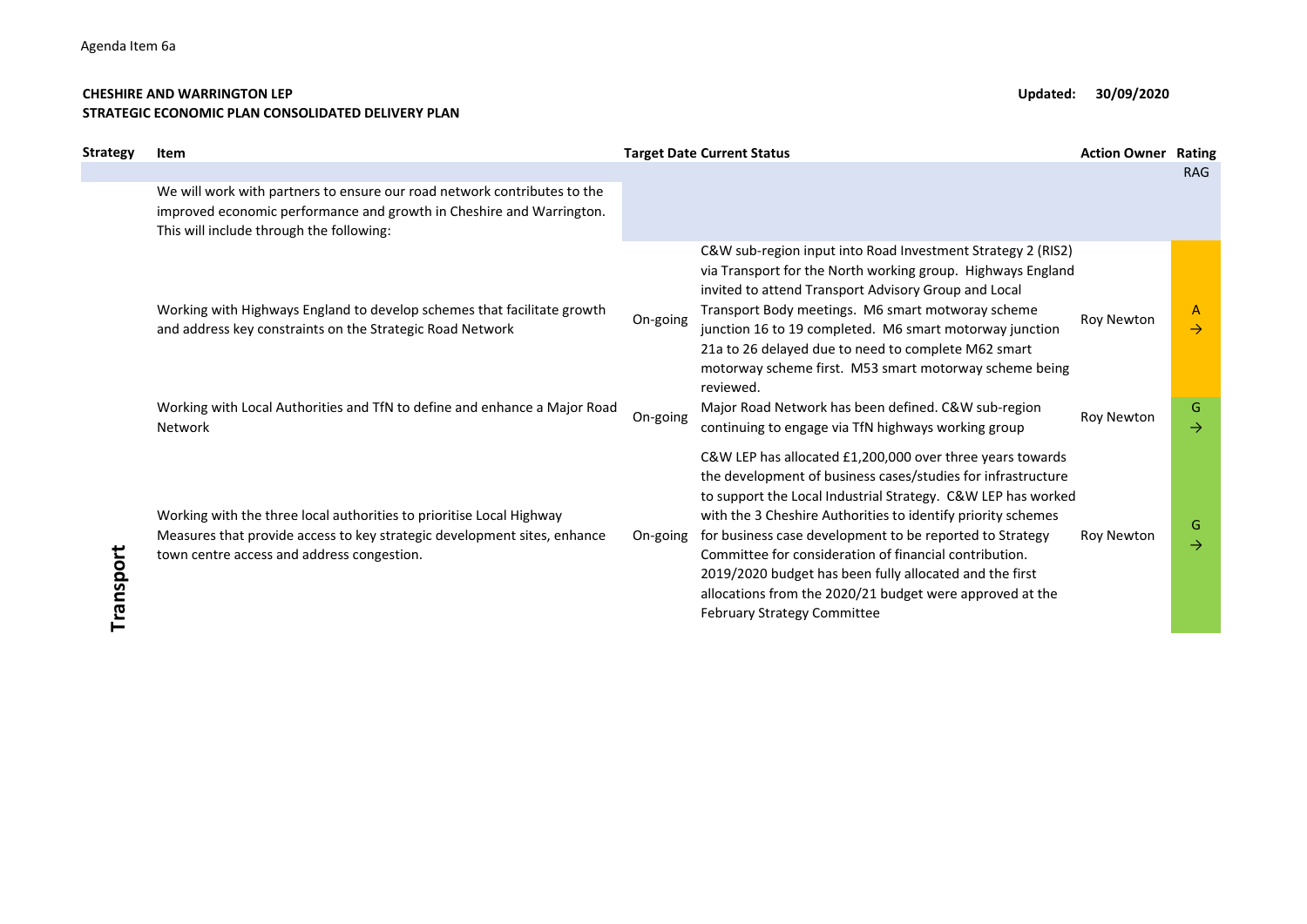| da Item 6a               |                                                                                                                                                                                                                                                                                                                                                               |                                         |                                                                                                                                                                                                                                                                                                                                                                                                                                                                                                                                                                                                                                      |                   |                    |
|--------------------------|---------------------------------------------------------------------------------------------------------------------------------------------------------------------------------------------------------------------------------------------------------------------------------------------------------------------------------------------------------------|-----------------------------------------|--------------------------------------------------------------------------------------------------------------------------------------------------------------------------------------------------------------------------------------------------------------------------------------------------------------------------------------------------------------------------------------------------------------------------------------------------------------------------------------------------------------------------------------------------------------------------------------------------------------------------------------|-------------------|--------------------|
|                          | We will work with the rail industry to maximise the potential for rail to<br>contribute to economic development and performance, including in relation<br>to freight movements. This will include capitalising on the unique<br>opportunities for rail afforded by the arrival of HS2 at Crewe Hub and<br>development of the Northern Powerhouse Rail Network | On-going                                | Work continuing on Crewe Hub. Government has accepted<br>the concept of 5-7 HS2 trains per hour calling at Crewe and<br>Network Rail has designed a track and signalling layout to<br>accommodate these plus provide capacity for future<br>enhanced regional services into Crewe. Work on-going to<br>identify potential funding sources including a possible<br>Enterprise Zone to deliver an enhanced station.<br>The LEP has worked with regional and sub-regional partners<br>to identify rail enhancement aspirations and is currently<br>working with Network Rail to identify a practical sequencing<br>of these aspirations | <b>Roy Newton</b> | A<br>$\rightarrow$ |
|                          | We will collaborate with the bus industry in order to improve bus services<br>that support access to employment, education and services. We will work<br>with partners to ensure the bus network supports and is integrated with<br>growth                                                                                                                    | Q <sub>3</sub><br>2019-20<br>Q3 2020-21 | C&W LEP is currently working with the local authorities and<br>bus companies to develop a draft bus strategy. This work will<br>also include engaging with Merseytravel and Transport for<br>Greater Manchester.<br>A workshop was held with bus operators in December 2019<br>to identify key issues. Timing for delivery likely to be impacted<br>by emerging national bus strategy. Timescale revised to end<br>of Q3 2020-21                                                                                                                                                                                                     | <b>Roy Newton</b> | A<br>$\rightarrow$ |
|                          |                                                                                                                                                                                                                                                                                                                                                               |                                         | The LEP has been working with NAMRC, Cumbria LEP and                                                                                                                                                                                                                                                                                                                                                                                                                                                                                                                                                                                 |                   |                    |
| Clean Growth<br>Energy & | Support for local implementation of the Nuclear Sector Deal which sets out<br>a secure long-term future for the nuclear industry locally and in the wider<br>area. This will also include identifying potential programmes to support<br>SMEs to enter the nuclear supply chain.                                                                              | Ongoing                                 | LEPs in the SW & SE of England to develop a business case for<br>a nuclear sector supply chain programme, as proposed in the<br>Nuclear Sector Deal. The revised business case has been<br>partially accepted by BEIS. Conversations with other areas<br>including the South West and Cumbria have been held in the<br>last two weeks to consider a 'cluster' response to the<br>expected Energy White Paper to emphasise the importance<br>of place in nuclear. Opportunities for nuclear including taking<br>forward the supply chain programme have been included in<br>the LEP's submission to CSR2020                           | Andy Hulme        | A<br>$\rightarrow$ |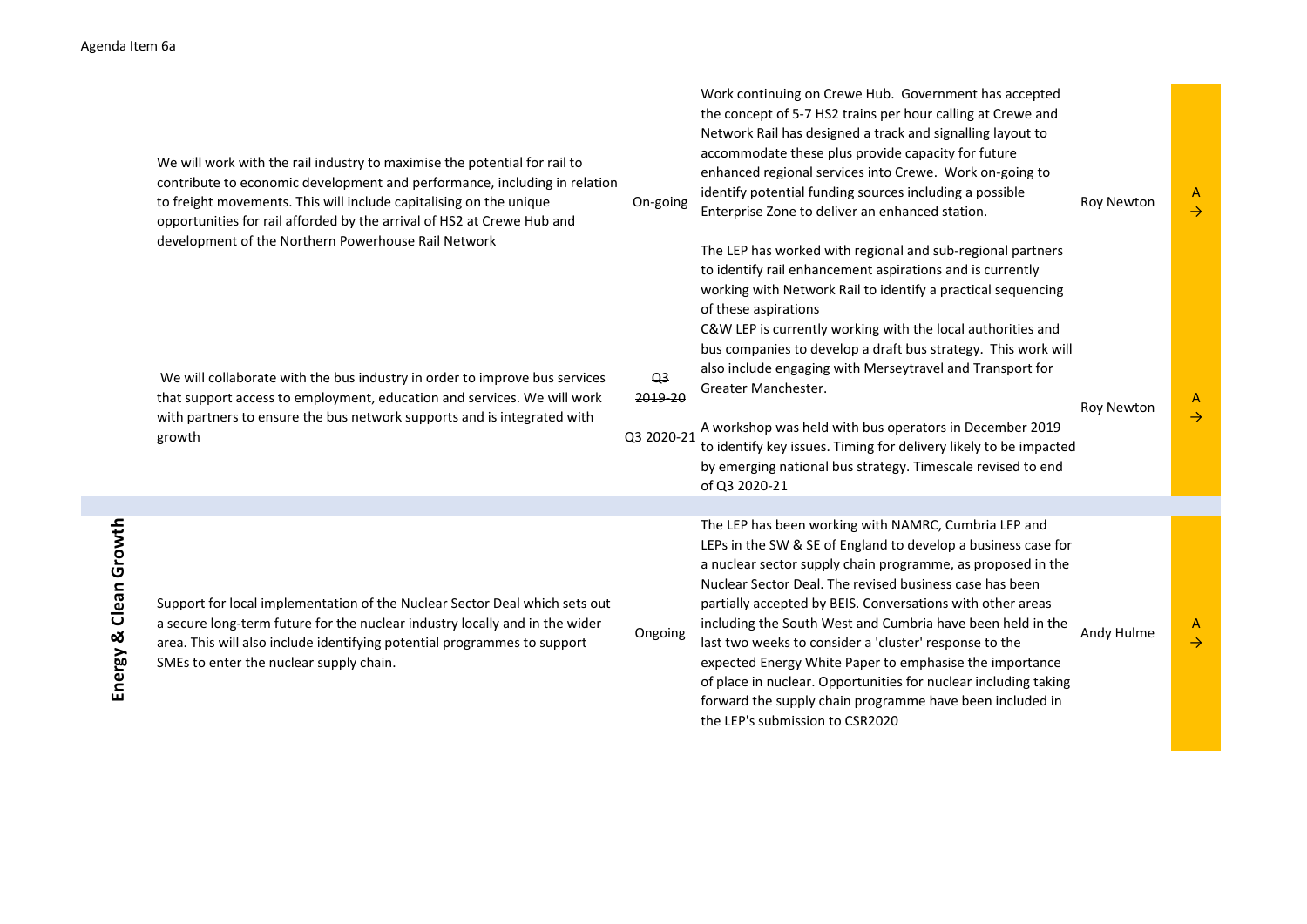The LEP will provide a 'critical friend' role to existing industry forums and encourage greater cooperation and joint working between these groups to develop a strong, consistent narrative on the expertise and potential for the Cheshire and Warrington energy sector to help Government address the challenge of Affordable Energy and Clean Growth. This narrative will also highlight the opportunities and benefits of collaboration across boundaries and borders on key energy projects

Support to develop the concept of the Cheshire Energy Innovation District. This includes developing phased proposals for early intervention for energyintensive industries in Ellesmere Port.

Working with colleagues in Liverpool City Region and Greater Manchester LEPs to support development of industry-led proposals for utilisation and distribution of hydrogen as an alternative fuel for industrial and domestic use

Support for the development of proposals for district heat networks, including the potential for geothermal heating linked to the Crewe Masterplan. It will also work with local authority partners and house builders to promote district heating networks in new housing schemes and look at other opportunities to tackle fuel poverty as part of our inclusive growth agenda

The LEP will look to increase its engagement with key national energy innovation assets including the Energy Systems Catapult, Nuclear Advanced Manufacturing Research Centre and the Advanced Propulsion Centre. We will also explore with Government opportunities to establish further centres of energy-related excellence within Cheshire and Warrington.

|   | Ongoing                   | The LEP has been engaging with the Cheshire Energy Hub in<br>the development of its high level messaging and also to a<br>degree with the North West Nuclear Forum based at<br>Birchwood. Officers have also been heavily involved in the<br>devlopment of an industry-supported cross border Energy<br>and Clean Growth prospectus which was originally scheduled<br>for publication in September 2019 but will now be launched<br>at the MDA Board once the Coronavirus situation has eased.                                                           | Andy Hulme | G.<br>$\rightarrow$ |
|---|---------------------------|----------------------------------------------------------------------------------------------------------------------------------------------------------------------------------------------------------------------------------------------------------------------------------------------------------------------------------------------------------------------------------------------------------------------------------------------------------------------------------------------------------------------------------------------------------|------------|---------------------|
|   | Q2<br>2020-21             | LEP has to date contributed £30k towards development of<br>the Strategic Outline Business Case, as part of a wider<br>Innovate UK-funded project (E-Port Smart Energy). Further<br>funding has been secured for an Industrial Decarbonisation<br>Roadmap and the Innovation District is a central feature in<br>the LIS. The LEP has awared the project £718k from the Low<br>Carbon Energy Innovation Fund to support development of<br>the next phase of the project.                                                                                  | Andy Hulme | G.<br>$\rightarrow$ |
|   | Q <sub>2</sub><br>2020-21 | LEP officers have been actively engaging with Liverpool City<br>Region (via Halton Council) as well as industry (North West<br>Hydrogen Alliance and North West Business Leadership<br>Team) to promote the opportunity for hydrogen as part of<br>the wider energy mix and as a key component in the work to<br>develop a low / zero carbon industrial cluster. This includes<br>collaboration on a bid to Innovate UK to develop a cluster<br>decarbonisation plan for the region which places hydrogen at<br>the heart of the technological solution. | Andy Hulme | G.<br>$\rightarrow$ |
|   | Q4<br>2020-21             | District Heating Networks will be eligible for the LEP's Low<br>Carbon Energy Innovation Fund. The LEP has also supported<br>the work of the North West Local Energy Hub which has been<br>working to support local authorities and others on a number<br>of heat network projects across Cheshire and Warrington in<br>the last year.                                                                                                                                                                                                                   | Andy Hulme | G.<br>$\rightarrow$ |
| Ś | Q4<br>2020-21             | Initial thinking undertaken as part of the development of the<br>LIS. This includes the potential for developing a Nuclear<br>Technology Catalyst at Birchwood - a proposal that has been<br>included in the LEP CSR submission                                                                                                                                                                                                                                                                                                                          | Andy Hulme | G<br>$\rightarrow$  |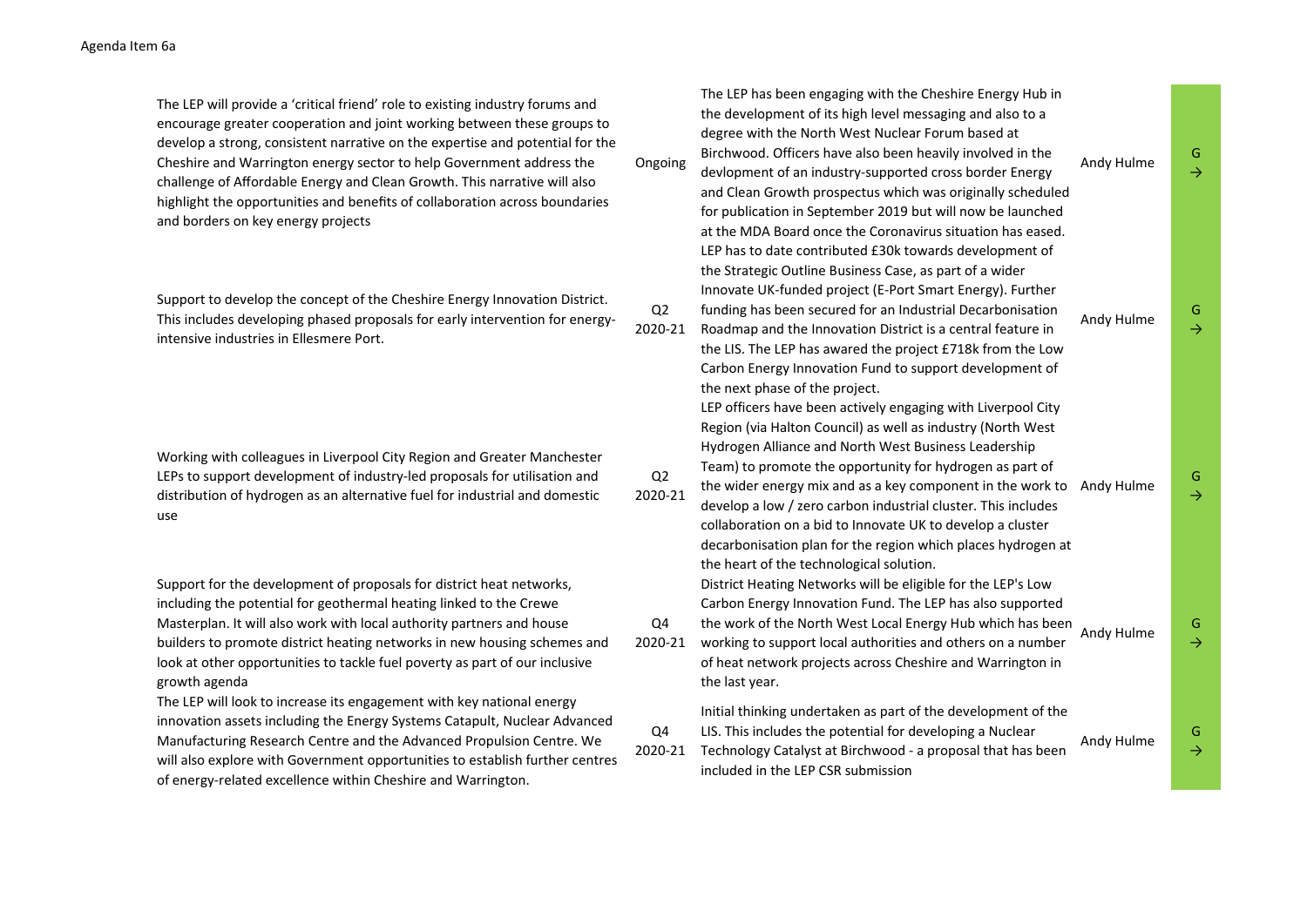## Agenda Item 6a

|                  | The LEP will engage key partners to evaluate options for developing an<br>Electric Vehicle charging point network, centred initially on the Cheshire<br>Science Corridor. Where feasible and viable, projects developed using LEP<br>funds will be expected to achieve an above average level of energy<br>efficiency and sustainability | Q4<br>2020-21                           | Initial conversations held with SP Energy Networks about the<br>roll out if their Zero Carbon Communities initiative to<br>Cheshire and Warrington                                                                                                                                                                                                                                                                                                                                                      | Andy Hulme                  | G<br>$\rightarrow$            |
|------------------|------------------------------------------------------------------------------------------------------------------------------------------------------------------------------------------------------------------------------------------------------------------------------------------------------------------------------------------|-----------------------------------------|---------------------------------------------------------------------------------------------------------------------------------------------------------------------------------------------------------------------------------------------------------------------------------------------------------------------------------------------------------------------------------------------------------------------------------------------------------------------------------------------------------|-----------------------------|-------------------------------|
|                  |                                                                                                                                                                                                                                                                                                                                          |                                         | LEP has been supporting Marketing Cheshire and other                                                                                                                                                                                                                                                                                                                                                                                                                                                    |                             |                               |
| Quality of Place | During 2019 we will work with partners to develop proposals for creation of<br>a programme to enhance our cultural and leisure offer, including sporting<br>activities and promotion of active lifestyles, and examine potential sources<br>of funding to deliver                                                                        | Q <sub>2</sub><br>2019-20<br>Q2 2020-21 | partners on their 'Cultural Destinations' project (part-funded<br>by Arts Council England). The project is examining existing<br>audiences and market potential for cultural and leisure<br>activities to drive economic growth. Development of the brief Mark Livesey-<br>has been paused due to the Coronavirus situation and the<br>disproportionate impact this has had on the cutural and<br>leisure sector. Conversations now being picked up again with<br>the Chief Exec of Marketing Cheshire. | Andy Hulme /<br>Joe Manning | A<br>$\Delta$                 |
|                  | During 2019/20 the LEP will, in collaboration with the Cheshire and<br>Warrington Local Nature Partnership, review the implications of the<br>Government's new 25-year Environment Plan for the sub-region. This will<br>include developing proposals by September 2019 for establishing a Natural<br>Capital Plan for the sub-region    | Q <sub>3</sub><br>2019-20<br>Q4 2020-21 | Underway. Working with Mersey Forest and LA partners (plus<br>Local nature Partnership) proposals for a Natural Capital<br>Audit to be finalised by Q2-Q3, 2019-20 for procurement Q3-<br>Q4, 2019-20<br>Procurement completed and consultants now appointed.<br>Initial findings were presented to Strategy Committee in<br>August 2020 and project now expected to conclude at the<br>end of December 2020.                                                                                           | Andy Hulme                  | A<br>$\overline{\mathcal{A}}$ |
|                  |                                                                                                                                                                                                                                                                                                                                          |                                         |                                                                                                                                                                                                                                                                                                                                                                                                                                                                                                         |                             |                               |
| Housing          | Identifying a clear portfolio of investment opportunities where there is scale<br>and scope for growth (i.e. the Crewe proposition and Warrington town<br>centre) and being clear about what role the private sector can play                                                                                                            | Q2<br>2020-21                           | Draft sub regional investment pipelinehas been completed<br>and was reviewed and supported by the Sub Regional<br>Housing Board at its meeting in February 2020                                                                                                                                                                                                                                                                                                                                         | Andy Farrall                | G<br>$\rightarrow$            |
|                  | Acting as a local 'signpost' for government development finance for housing<br>to increase take-up and its application to the type of products and places<br>that we recognise to be important                                                                                                                                           | Q2<br>2020-21                           | Work underway between the LEP and Local Authorities to<br>develop mechanisms for raising the profile for housing<br>opportunities and associated support programmes for<br>developers                                                                                                                                                                                                                                                                                                                   | Andy Farrall                | G<br>$\rightarrow$            |
|                  | Considering whether there are opportunities to create new vehicles<br>focusing on housing or to adapt and expand the role of others within these<br>areas to lever-in private (and public) sector funding.                                                                                                                               | TBC                                     | This work will be directed by the new Sub Regional Housing<br>Board - timescales to be agreed                                                                                                                                                                                                                                                                                                                                                                                                           | Andy Farrall                | G<br>$\rightarrow$            |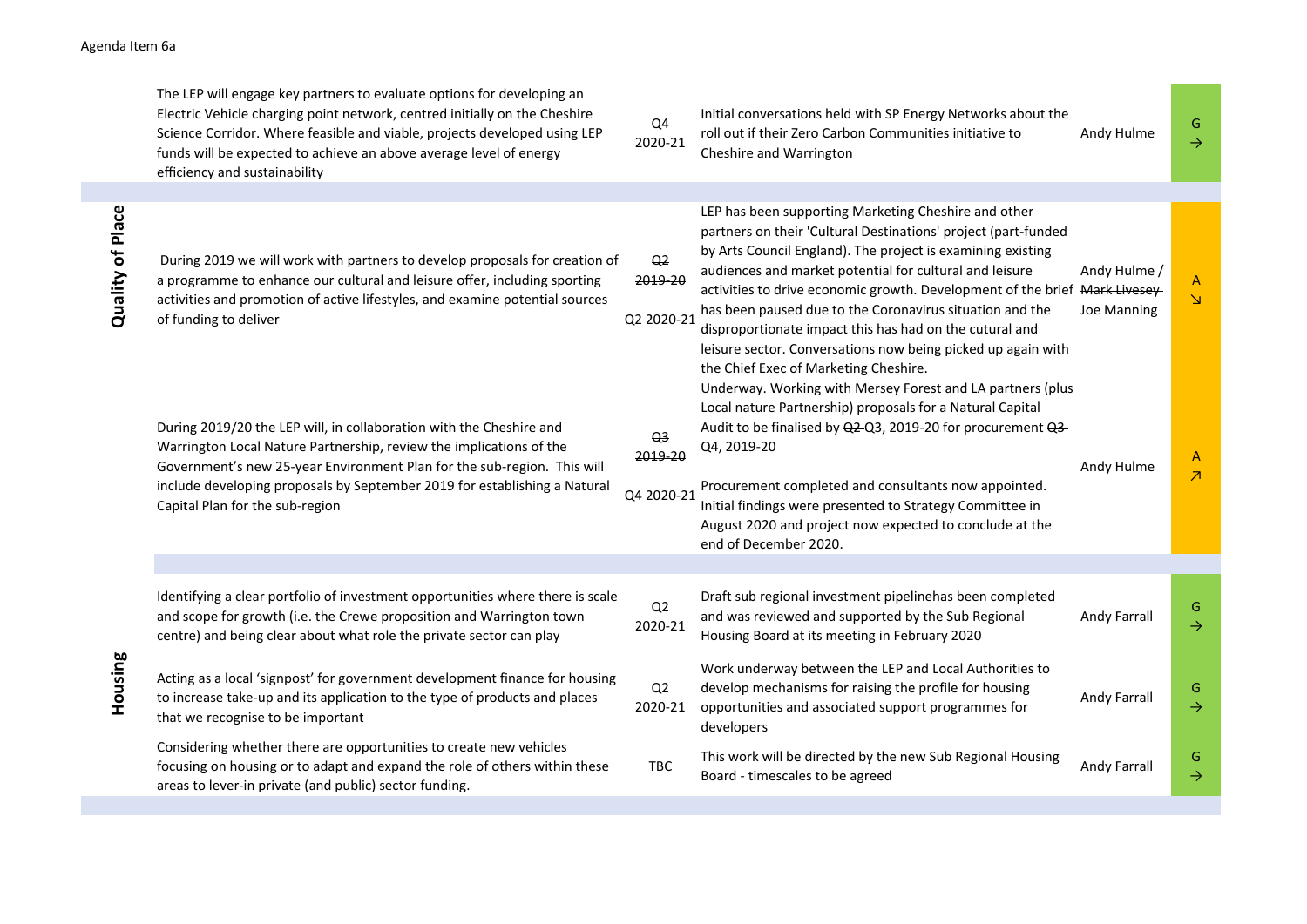| Science and Innovation | Supporting ongoing development of the Cheshire Science Corridor including<br>marketing and investment propositions and an investment plan for the<br><b>Science Corridor EZ</b>                                                         | Q4<br>2019-20                                         | Updating of the Marketing and Investment propositions is<br>behind schedule, pending the wider LEP place marketing<br>exercise currently underway. £28m investment pipeline<br>covering 13 projects is in place.                                                                                                                                                                                                                                                                                                                                                                                                                                             | John Adlen   | G<br>$\rightarrow$                      |
|------------------------|-----------------------------------------------------------------------------------------------------------------------------------------------------------------------------------------------------------------------------------------|-------------------------------------------------------|--------------------------------------------------------------------------------------------------------------------------------------------------------------------------------------------------------------------------------------------------------------------------------------------------------------------------------------------------------------------------------------------------------------------------------------------------------------------------------------------------------------------------------------------------------------------------------------------------------------------------------------------------------------|--------------|-----------------------------------------|
|                        | Linked to the development of a Local Industrial Strategy, develop a finer-<br>grain understanding of our business base, sectoral strengths within science<br>and innovation and the opportunities for smart specialisation              | Q <sub>3</sub><br>2019-20                             | Initial conversations have taken place in respect of Life<br>Sciences. Other sectors to be reviewed and agreed. Advised<br>January 2020 that Transport for the North is commissioning<br>Delayed to work into northern innovation systems to support the refresh John Adlen<br>Q2 2020-21 of the Independent Economic Review.<br>Engagement with TfN's consultants on the NIER refresh.                                                                                                                                                                                                                                                                      | Andy Hulme / | G<br>$\Delta$                           |
|                        | Understand the opportunities for collaboration and cooperation with other<br>parts of the UK and internationally linked to our specific areas of strength                                                                               | Q <sub>4</sub><br>2019-20<br>Delayed to<br>Q2 2020-21 | Some level of understanding has been developed through the<br>LEP's involvement in a number of Science and Innovation<br>Audits and with the northern LEP's Innovation Group. The<br>Local Industrial Strategy process is seen as a potential vehicle<br>for supporting closer collaboration between LEPs on science<br>and innovation and an initial workshop to this end was held in Andy Hulme<br>Leeds on June 2019.<br>Work is progressing on development of a Pan-Northern<br>(NP11) innovation work programme which will also seek to<br>secure ring-fenced funding from BEIS / Innovate to support<br>innovation activity in the Northern Powerhouse |              | G<br>$\overline{\Delta}$                |
|                        | Engaging and shaping the Made Smarter NW Pilot to support SMEs to<br>innovate through adoption of digital practices and processes including<br>securing appropriate sector-level engagement in the mentoring process for<br><b>SMEs</b> | Ongoing                                               | LEP was fully engaged with the development of the Business<br>Case and launch of the NW Made Smarter Pilot (launched<br>January 2019). This is being actively promoted through the<br>Growth Hub and as of August 2020 149 Cheshire and<br>Warrington companies have engaged with the programme,<br>with 13 having projects developed and signed off (potentially<br>creating 116 new and upskilled jobs and two student<br>placements).                                                                                                                                                                                                                     | Andy Devaney | G<br>$\rightarrow$                      |
|                        | Consider how to replace current ESIF for innovation post-2020 including<br>influencing the shape and priorities for the UK Shared Prosperity Fund                                                                                       | Q4<br>2019-20                                         | Still unclear when the HMG consultation on UK Shared<br>Prosperity Fund will be launched.                                                                                                                                                                                                                                                                                                                                                                                                                                                                                                                                                                    | <b>TBC</b>   | $\mathsf{A}$<br>$\overline{\mathsf{N}}$ |